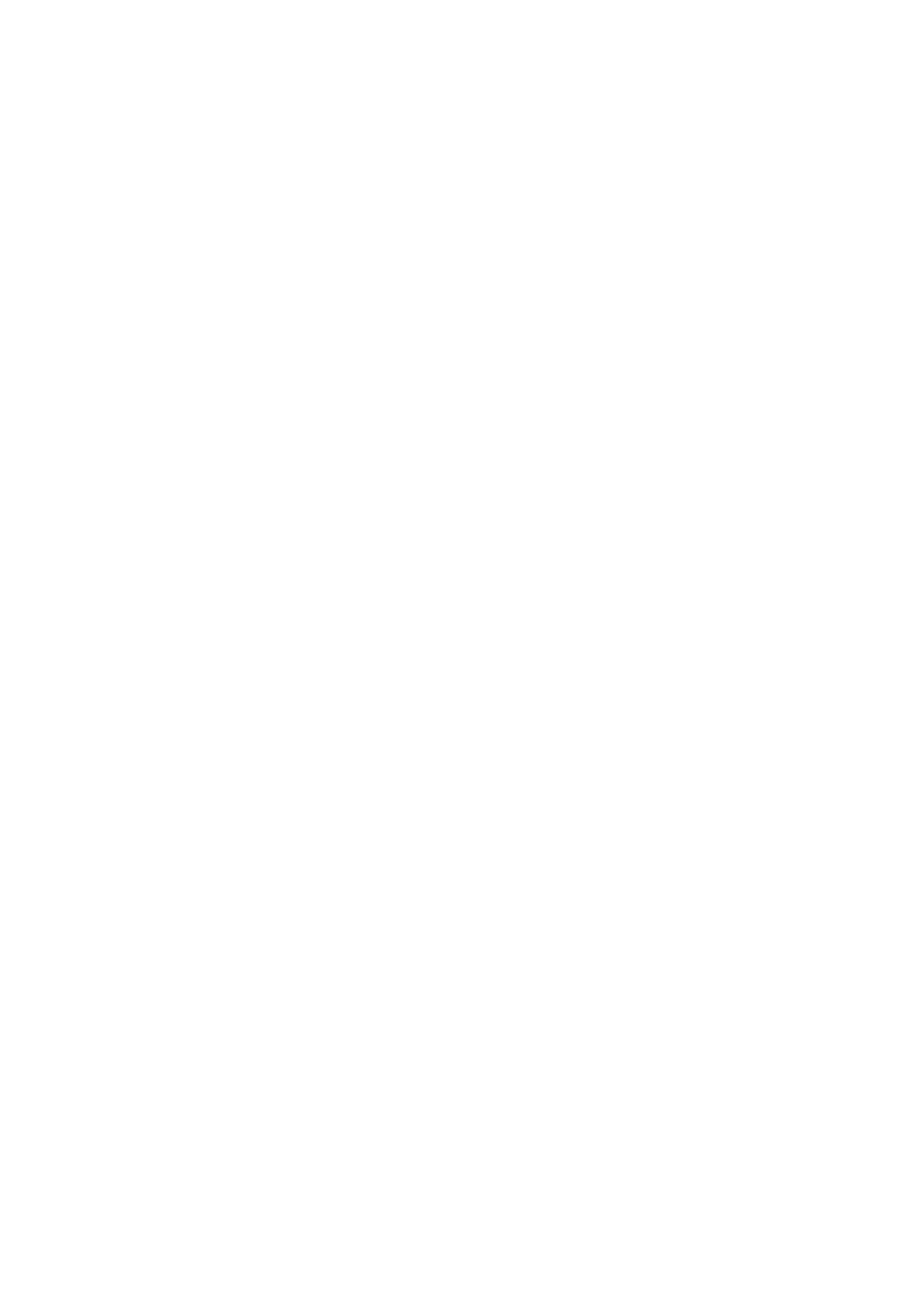### **Section 12. Ecological information**

| <b>Soil/water partition</b>  | : Not available.     |
|------------------------------|----------------------|
| <b>coefficient (Koc)</b>     |                      |
| <b>Other adverse effects</b> | : No known significa |

**Other adverse effects :** No known significant effects or critical hazards.

### **Section 13. Disposal considerations**

The generation of waste should be avoided or minimized wherever possible. Disposal of this product, solutions and any by-products should at all times comply with the requirements of environmental protection and waste disposal legislation and any regional local authority requirements. Dispose of surplus and nonrecyclable products via a licensed waste disposal contractor. Waste should not be disposed of untreated to the sewer unless fully compliant with the requirements of all authorities with jurisdiction. Care should be taken when handling emptied containers that have not been cleaned or rinsed out. Empty containers or liners may retain some product residues. Avoid dispersal of spilled material and runoff and contact with soil, waterways, drains and sewers. **Disposal methods :**

**Section 14. Transport information**

|                                         | <b>TDG</b><br><b>Classification</b>                                                                                       | <b>DOT</b><br><b>Classification</b> | <b>Mexico</b><br><b>Classification</b> | <b>IMDG</b>    | <b>IATA</b>    |
|-----------------------------------------|---------------------------------------------------------------------------------------------------------------------------|-------------------------------------|----------------------------------------|----------------|----------------|
| <b>UN number</b>                        | Not regulated.                                                                                                            | Not regulated.                      | Not regulated.                         | Not regulated. | Not regulated. |
| <b>UN proper</b><br>shipping name       |                                                                                                                           |                                     |                                        |                |                |
| <b>Transport</b><br>hazard class(es)    |                                                                                                                           |                                     | $\overline{\phantom{a}}$               |                |                |
| <b>Packing group</b>                    |                                                                                                                           |                                     | $\overline{\phantom{a}}$               |                |                |
| <b>Environmental</b><br>hazards         | No.                                                                                                                       | No.                                 | No.                                    | No.            | No.            |
| <b>Additional</b><br><b>information</b> | Classification per<br>the current<br>revision,<br>Transportation of<br>Dangerous Goods<br>Regulation, Part 2,<br>Sec 2.3. |                                     |                                        |                |                |

**Special precautions for user Transport within user's premises:** always transport in closed containers that are **:** upright and secure. Ensure that persons transporting the product know what to do in the event of an accident or spillage.

**Transport in bulk according :** Not available. **to Annex II of MARPOL and the IBC Code**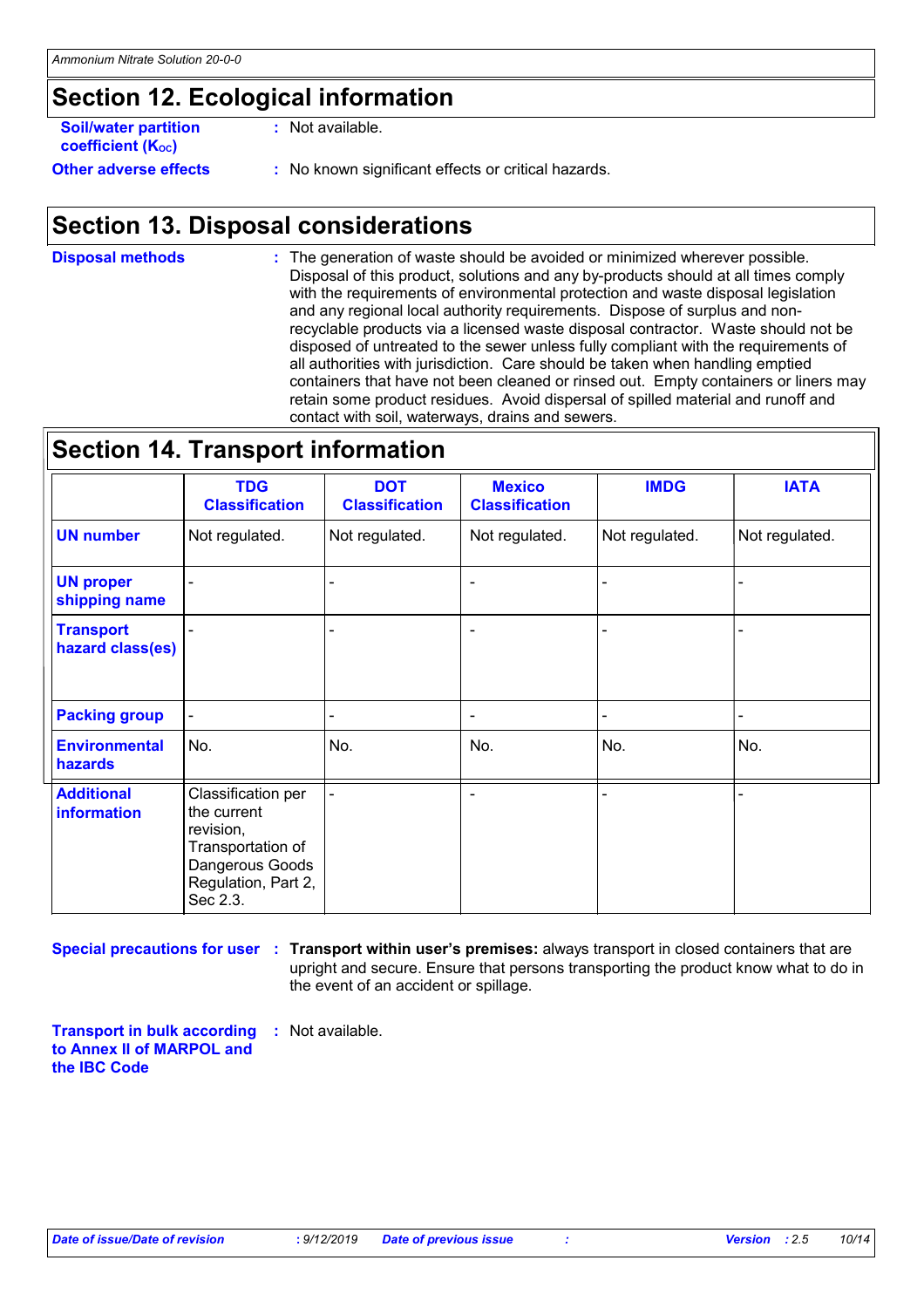# **Section 15. Regulatory information**

| <b>Canadian lists</b>                                                                     |                   |                                                                                                                                                                           |             |                |       |       |
|-------------------------------------------------------------------------------------------|-------------------|---------------------------------------------------------------------------------------------------------------------------------------------------------------------------|-------------|----------------|-------|-------|
| <b>Canadian NPRI</b>                                                                      |                   | : The following components are listed: Total of ammonia (NH3 - CAS RN<br>7664-41-7) and the ammonium ion (NH4+ - CAS RN 14798-03-9) in solution,<br>expressed as ammonia. |             |                |       |       |
| <b>CEPA Toxic substances</b>                                                              |                   | : None of the components are listed.                                                                                                                                      |             |                |       |       |
| <b>Canada inventory</b>                                                                   |                   | : All components are listed or exempted.                                                                                                                                  |             |                |       |       |
| <b>International regulations</b>                                                          |                   |                                                                                                                                                                           |             |                |       |       |
| <b>Chemical Weapon Convention List Schedules I, II &amp; III Chemicals</b><br>Not listed. |                   |                                                                                                                                                                           |             |                |       |       |
| <b>Montreal Protocol</b><br>Not listed.                                                   |                   |                                                                                                                                                                           |             |                |       |       |
| <b>Stockholm Convention on Persistent Organic Pollutants</b>                              |                   |                                                                                                                                                                           |             |                |       |       |
| Not listed.                                                                               |                   |                                                                                                                                                                           |             |                |       |       |
| <b>Rotterdam Convention on Prior Informed Consent (PIC)</b><br>Not listed.                |                   |                                                                                                                                                                           |             |                |       |       |
| <b>UNECE Aarhus Protocol on POPs and Heavy Metals</b>                                     |                   |                                                                                                                                                                           |             |                |       |       |
| Not listed.                                                                               |                   |                                                                                                                                                                           |             |                |       |       |
| <b>Inventory list</b>                                                                     |                   |                                                                                                                                                                           |             |                |       |       |
| <b>Australia</b>                                                                          |                   | : All components are listed or exempted.                                                                                                                                  |             |                |       |       |
| <b>China</b>                                                                              |                   | : All components are listed or exempted.                                                                                                                                  |             |                |       |       |
| <b>Europe</b>                                                                             |                   | : All components are listed or exempted.                                                                                                                                  |             |                |       |       |
| <b>Japan</b>                                                                              |                   | : All components are listed or exempted.                                                                                                                                  |             |                |       |       |
| <b>Malaysia</b>                                                                           | Not determined.   |                                                                                                                                                                           |             |                |       |       |
| <b>New Zealand</b>                                                                        |                   | : All components are listed or exempted.                                                                                                                                  |             |                |       |       |
| <b>Philippines</b>                                                                        |                   | : All components are listed or exempted.                                                                                                                                  |             |                |       |       |
| <b>Republic of Korea</b>                                                                  |                   | : All components are listed or exempted.                                                                                                                                  |             |                |       |       |
| <b>Taiwan</b>                                                                             |                   | : All components are listed or exempted.                                                                                                                                  |             |                |       |       |
| <b>Turkey</b>                                                                             | : Not determined. |                                                                                                                                                                           |             |                |       |       |
| <b>U.S. Federal Requlations</b>                                                           |                   | : TSCA 8(a) CDR Exempt/Partial exemption: Not determined<br><b>TSCA 8(b) Active inventory:</b> $\overline{M}$ components are listed or exempted.                          |             |                |       |       |
| <b>Clean Air Act Section 112</b><br>(b) Hazardous Air<br><b>Pollutants (HAPs)</b>         | : Not listed      |                                                                                                                                                                           |             |                |       |       |
| <b>Clean Air Act Section 602</b><br><b>Class I Substances</b>                             | : Not listed      |                                                                                                                                                                           |             |                |       |       |
| <b>Clean Air Act Section 602</b><br><b>Class II Substances</b>                            | : Not listed      |                                                                                                                                                                           |             |                |       |       |
| <b>DEA List I Chemicals</b><br>(Precursor Chemicals)                                      | : Not listed      |                                                                                                                                                                           |             |                |       |       |
| <b>DEA List II Chemicals</b><br><b>(Essential Chemicals)</b>                              | : Not listed      |                                                                                                                                                                           |             |                |       |       |
| <b>SARA 302/304 Composition/information on ingredients</b>                                |                   |                                                                                                                                                                           |             |                |       |       |
| <b>SARA 304 RQ</b>                                                                        |                   |                                                                                                                                                                           |             |                |       |       |
| <b>SARA 311/312</b>                                                                       |                   |                                                                                                                                                                           |             |                |       |       |
| <b>Classification</b>                                                                     |                   | : Immediate (acute) health hazard                                                                                                                                         |             |                |       |       |
| <b>Composition/information on ingredients</b>                                             |                   |                                                                                                                                                                           |             |                |       |       |
| <b>Date of issue/Date of revision</b>                                                     | : 9/12/2019       | <b>Date of previous issue</b>                                                                                                                                             | : 6/13/2018 | <b>Version</b> | : 2.5 | 11/14 |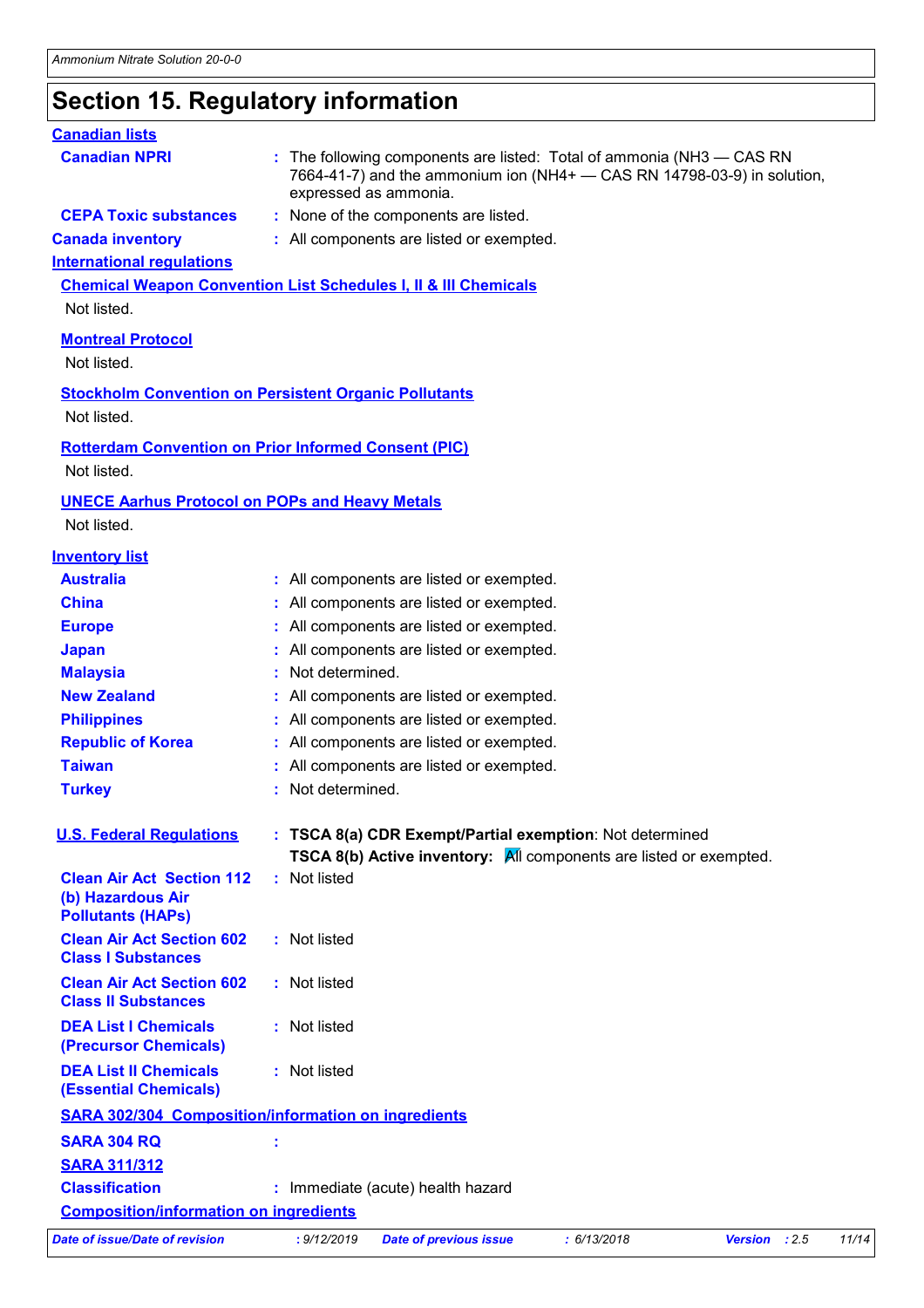# **Section 15. Regulatory information**

| <b>Name</b>      | $\frac{9}{6}$ | <b>Fire</b> | <b>Sudden</b><br>hazard release of<br><b>pressure</b> | <b>Reactive</b> | <b>Immediate</b><br>(acute)<br>health<br>hazard | <b>Delayed</b><br>(chronic)<br>health<br>hazard. |
|------------------|---------------|-------------|-------------------------------------------------------|-----------------|-------------------------------------------------|--------------------------------------------------|
| Ammonium nitrate | 57            | No.         | No.                                                   | No.             | Yes.                                            | No.                                              |

#### **SARA 313**

|                                           | <b>Product name</b> | <b>CAS number</b> | $\frac{9}{6}$ |
|-------------------------------------------|---------------------|-------------------|---------------|
| <b>Form R - Reporting</b><br>requirements | Ammonium nitrate    | 6484-52-2         | . 57          |
| <b>Supplier notification</b>              | Ammonium nitrate    | 6484-52-2         | . 57          |

SARA 313 notifications must not be detached from the SDS and any copying and redistribution of the SDS shall include copying and redistribution of the notice attached to copies of the SDS subsequently redistributed.

#### **State regulations**

| <b>Massachusetts</b>       | : The following components are listed: Ammonium nitrate                                                                                                                                                                                                                             |
|----------------------------|-------------------------------------------------------------------------------------------------------------------------------------------------------------------------------------------------------------------------------------------------------------------------------------|
| <b>New York</b>            | : None of the components are listed.                                                                                                                                                                                                                                                |
| <b>New Jersey</b>          | : The following components are listed: Ammonium nitrate; Nitric acid ammonium salt.                                                                                                                                                                                                 |
| <b>Pennsylvania</b>        | : The following components are listed: Nitric acid ammonium salt.                                                                                                                                                                                                                   |
| <b>California Prop. 65</b> | This product, as manufactured, does NOT contain any substance in<br>concentrations known to the state of California to cause cancer, birth defects or<br>other reproductive harm. Nutrien cannot guarantee the downstream compliance<br>of any product once out of Nutrien custody. |

### **Section 16. Other information**

| Historv |
|---------|
|---------|

| Date of issue/Date of<br>revision | : 9/12/2019 |
|-----------------------------------|-------------|
| Date of previous issue            | : 6/13/2018 |
| <b>Version</b>                    | : 2.5       |
|                                   |             |

#### **Indicates information that has changed from previously issued version.**

| <b>Key to abbreviations</b> | $\therefore$ ATE = Acute Toxicity Estimate<br><b>BCF</b> = Bioconcentration Factor<br>GHS = Globally Harmonized System of Classification and Labelling of Chemicals<br>IATA = International Air Transport Association<br>IBC = Intermediate Bulk Container<br><b>IMDG = International Maritime Dangerous Goods</b><br>LogPow = logarithm of the octanol/water partition coefficient<br>MARPOL = International Convention for the Prevention of Pollution From Ships,<br>1973 as modified by the Protocol of 1978. ("Marpol" = marine pollution)<br>UN = United Nations |
|-----------------------------|------------------------------------------------------------------------------------------------------------------------------------------------------------------------------------------------------------------------------------------------------------------------------------------------------------------------------------------------------------------------------------------------------------------------------------------------------------------------------------------------------------------------------------------------------------------------|
|                             | HPR = Hazardous Products Regulations                                                                                                                                                                                                                                                                                                                                                                                                                                                                                                                                   |

#### **Procedure used to derive the classification**

| <b>Classification</b>               | Justification             |
|-------------------------------------|---------------------------|
| <b>EYE IRRITATION - Category 2B</b> | <b>Weight of evidence</b> |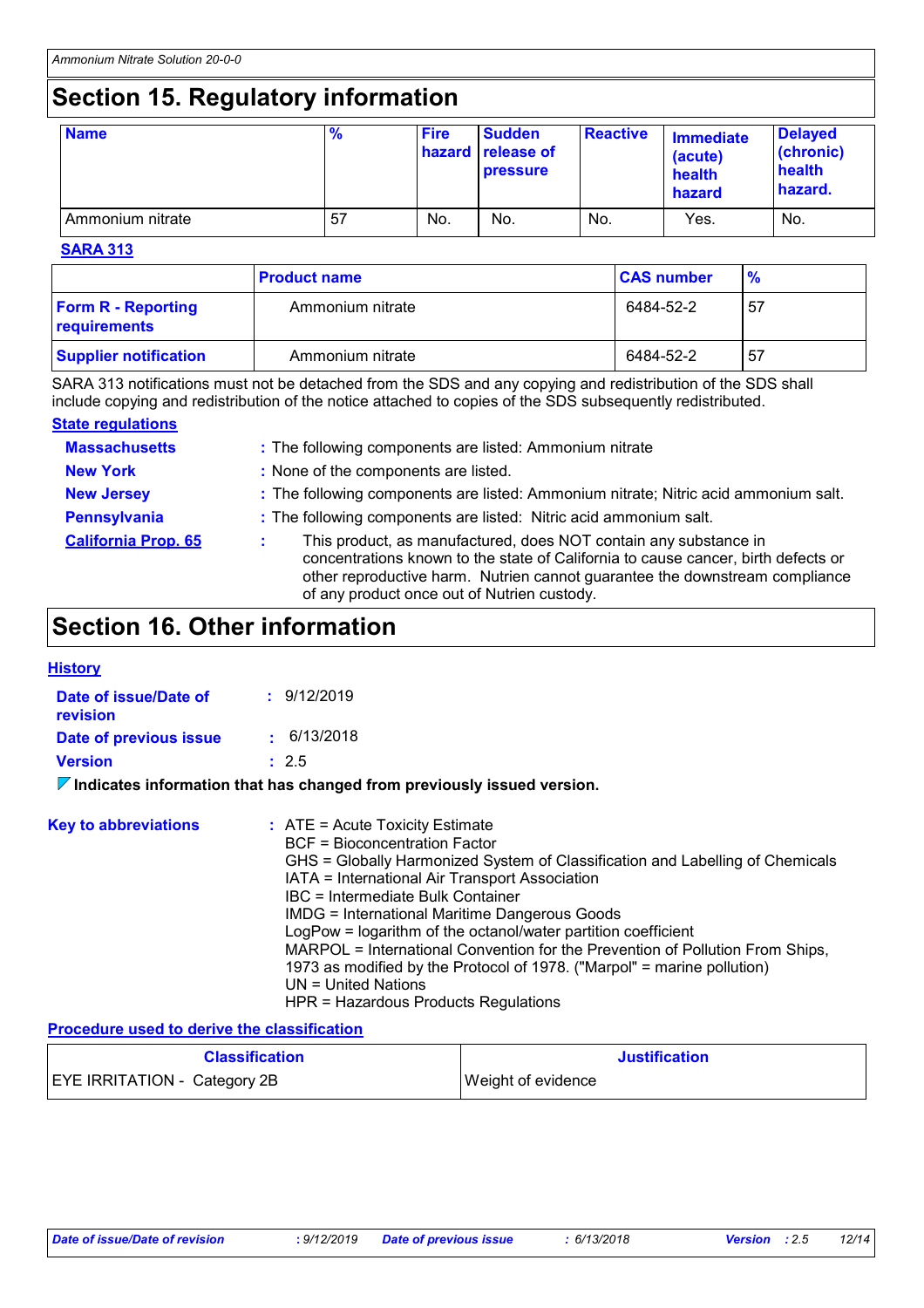## **Section 16. Other information**

| <b>References</b>       | : Transportation of Dangerous Goods Act and Clear Language Regulations, current                                                             |
|-------------------------|---------------------------------------------------------------------------------------------------------------------------------------------|
|                         | edition at time of SDS preparation, Transport Canada;                                                                                       |
|                         | Hazardous Products Act and Regulations, current revision at time of SDS                                                                     |
|                         | preparation, Health Canada;                                                                                                                 |
|                         | Domestic Substances List, current revision at time of SDS preparation, Environment                                                          |
|                         | Canada;<br>29 CFR Part 1910, current revision at time of SDS preparation, U.S. Occupational                                                 |
|                         | Safety and Health Administration;                                                                                                           |
|                         | 40 CFR Parts 1-799, current revision at time of SDS preparation, U.S.                                                                       |
|                         | <b>Environmental Protection Agency;</b>                                                                                                     |
|                         | 49 CFR Parts 1-199, current revision at time of SDS preparation, U.S. Department<br>of Transport;                                           |
|                         | Mexican Official Standard NOM-018-STPS-2015, Harmonised System for the                                                                      |
|                         | Identification and Communication of Hazards and Risks by Hazardous Chemicals in                                                             |
|                         | the Workplace;                                                                                                                              |
|                         | NORMA Oficial Mexicana NOM-010-STPS-2014, Agentes químicos contaminantes                                                                    |
|                         | del ambiente laboral-Reconocimiento, evaluación y control.                                                                                  |
|                         | Mexican Official Standard NOM-002-SCT / 2011, List of the most commonly                                                                     |
|                         | transported hazardous substances and materials;                                                                                             |
|                         | Threshold Limit Values for Chemical Substances, current edition at time of SDS                                                              |
|                         | preparation, American Conference of Governmental Industrial Hygienists;                                                                     |
|                         | NFPA 400, National Fire Codes, National Fire Protection Association, current edition                                                        |
|                         | at time of SDS preparation;                                                                                                                 |
|                         | NFPA 704, National Fire Codes, National Fire Protection Association, current edition                                                        |
|                         | at time of SDS preparation;                                                                                                                 |
|                         | Corrosion Data Survey, Sixth Edition, 1985, National Association of Corrosion                                                               |
|                         | Engineers;                                                                                                                                  |
|                         | ERG 2016, Emergency Response Guidebook, U.S. Department of Transport,                                                                       |
|                         | Transport Canada, and the Secretariat of Transportation and Communications of                                                               |
|                         | Mexico                                                                                                                                      |
|                         | Hazardous Substances Data Bank, current revision at time of SDS preparation,<br>National Library of Medicine, Bethesda, Maryland            |
|                         | Integrated Risk Information System, current revision at time of SDS preparation, U.<br>S. Environmental Protection Agency, Washington, D.C. |
|                         | Pocket Guide to Chemical Hazards, current revision at time of SDS preparation,                                                              |
|                         | National Institute for Occupational Safety and Health, Cincinnati, Ohio;                                                                    |
|                         | Agency for Toxic Substances and Disease Registry Databank, current revision at                                                              |
|                         | time of SDS preparation, U.S. Department of Health and Human Services, Atlanta,                                                             |
|                         | Georgia                                                                                                                                     |
|                         | National Toxicology Program, Report on Carcinogens, Division of the National                                                                |
|                         | Institute of Environmental Health Sciences, Research Triangle Park, North Carolina.                                                         |
|                         | Registry of Toxic Effects of Chemical Substances. National Institute for                                                                    |
|                         | Occupational Safety and Health, Cincinnati, Ohio                                                                                            |
|                         | California Code of Regulations, Title 27, Div 4, Chapter 1, Proposition 65 Aug 30,                                                          |
|                         | 2018 rev and current updates                                                                                                                |
|                         | The Fertilizer Institute, Product Toxicology Testing Program Results, TFI,                                                                  |
|                         | Washington, D.C., 2003                                                                                                                      |
| <b>Notice to reader</b> |                                                                                                                                             |

**Supply chain partners must ensure they pass this SDS, and all other relevant safety information to their customers.**

#### **DISCLAIMER AND LIMITATION OF LIABILITY**

**The information and recommendations contained in this Safety Data Sheet ("SDS") relate only to the specific material referred to herein (the "Material") and do not relate to the use of such Material in combination with any other material or process. The information and recommendations contained herein are believed to be current and correct as of the date of this SDS. HOWEVER, THE INFORMATION AND RECOMMENDATIONS ARE PRESENTED WITHOUT WARRANTY, REPRESENTATION OR LICENSE OF ANY KIND, EXPRESS OR IMPLIED, WITH RESPECT TO THEIR ACCURACY, CORRECTNESS OR COMPLETENESS, AND THE SELLER, SUPPLIER AND MANUFACTURER OF THE MATERIAL AND THEIR RESPECTIVE AFFILIATES (COLLECTIVELY, THE "SUPPLIER") DISCLAIM ALL LIABILITY FOR RELIANCE ON SUCH INFORMATION AND** 

| Date of issue/Date of revision | : 9/12/2019 Date of previous issue | 6/13/2018 | <b>Version</b> : 2.5 | 13/14 |
|--------------------------------|------------------------------------|-----------|----------------------|-------|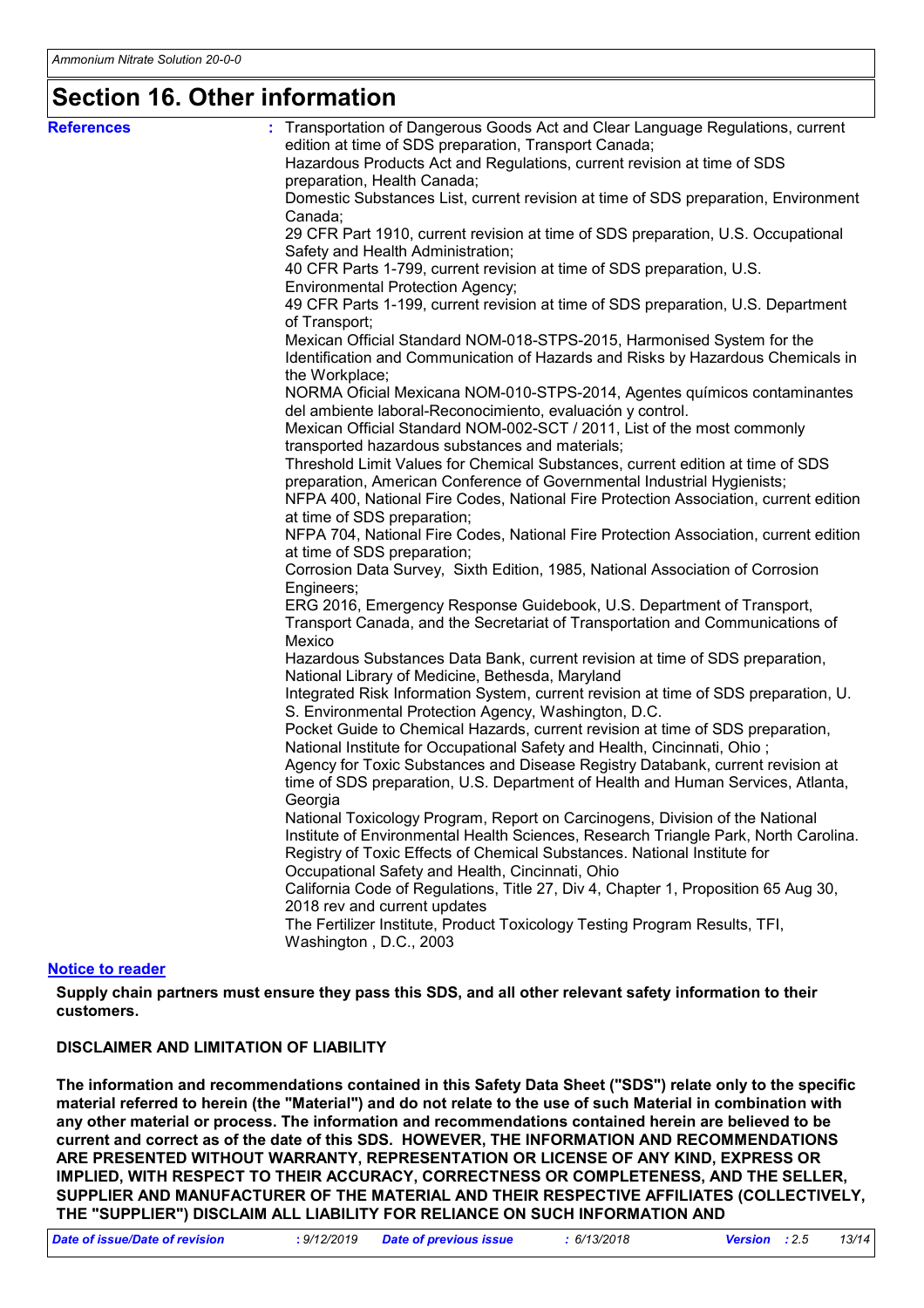### **Section 16. Other information**

**RECOMMENDATIONS. This SDS is not a guarantee of safety. A buyer or user of the Material (a "Recipient") is responsible for ensuring that it has all current information necessary to safely use the Material for its specific purpose.**

**FURTHERMORE, THE RECIPIENT ASSUMES ALL RISK IN CONNECTION WITH THE USE OF THE MATERIAL. THE RECIPIENT ASSUMES ALL RESPONSIBILITY FOR ENSURING THE MATERIAL IS USED IN A SAFE MANNER IN COMPLIANCE WITH APPLICABLE ENVIRONMENTAL, HEALTH, SAFETY AND SECURITY LAWS, POLICIES AND GUIDELINES. THE SUPPLIER DOES NOT WARRANT THE MERCHANTABILITY OF THE MATERIAL OR THE FITNESS OF THE MATERIAL FOR ANY PARTICULAR USE AND ASSUMES NO RESPONSIBILITY FOR INJURY OR DAMAGE CAUSED DIRECTLY OR INDIRECTLY BY OR RELATED TO THE USE OF THE MATERIAL.**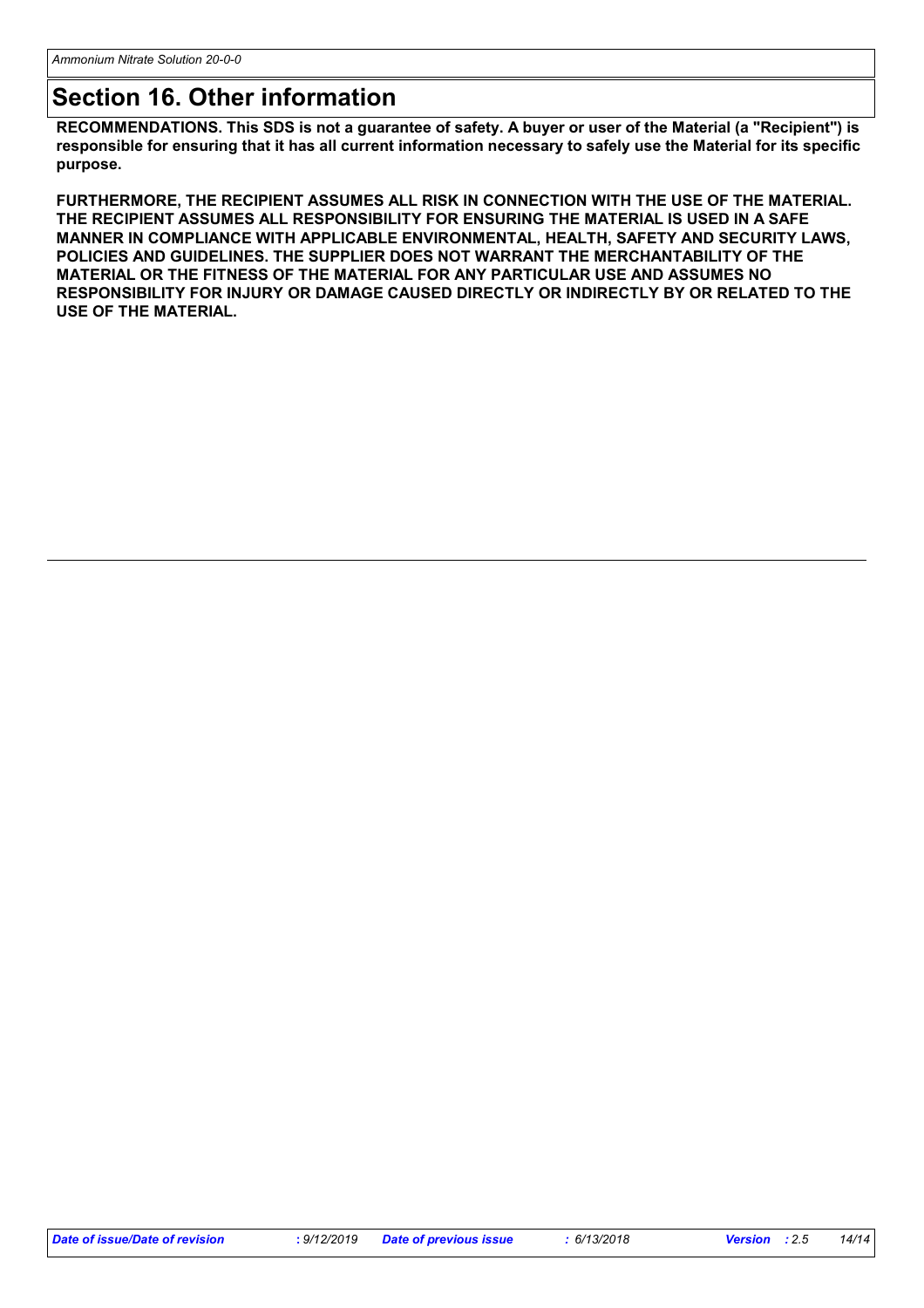

# **FICHE DE DONNÉES DE SÉCURITÉ**

### **Nitrate d'ammonium en solution 20-0-0**

| <b>Section 1. Identification</b>                                      |                                                                                                                                                           |                          |               |      |
|-----------------------------------------------------------------------|-----------------------------------------------------------------------------------------------------------------------------------------------------------|--------------------------|---------------|------|
| Identificateur de produit<br><b>Autres moyens</b><br>d'identification | : Nitrate d'ammonium en solution 20-0-0                                                                                                                   |                          |               |      |
|                                                                       | Code(s) du produit : Code du produit: 2502-14206                                                                                                          |                          |               |      |
| <b>Type de produit</b>                                                | : Liquide.                                                                                                                                                |                          |               |      |
|                                                                       | Utilisations pertinentes identifiées de la substance ou du mélange et utilisations non recommandées                                                       |                          |               |      |
| Utilisations identifiées<br>Solution d'engrais                        |                                                                                                                                                           |                          |               |      |
| Utilisations non recommandées                                         |                                                                                                                                                           | <b>Raison</b>            |               |      |
| Aucune.                                                               |                                                                                                                                                           | L'évaluation des risques |               |      |
| Données relatives au<br>fournisseur                                   | : Agrium Canada Partnership (Une filiale de Nutrien Ltd.)<br>13131 Lake Fraser Drive, S.E.<br>Calgary, Alberta, Canada, T2J 7E8                           |                          |               |      |
|                                                                       | Agrium U.S. Inc. (Une filiale de Nutrien Ltd.)<br>5296 Harvest Lake Drive<br>Loveland, CO 80538                                                           |                          |               |      |
|                                                                       | Numéro de téléphone de l'entreprise:<br>1-800-403-2861 (Représentant du Service à la Clientèle)                                                           |                          |               |      |
|                                                                       | sds@nutrien.com - www.nutrien.com                                                                                                                         |                          |               |      |
| Numéro de téléphone à<br>composer en cas d'urgence                    | : Mutrien 24 hr numéros de téléphone d'urgence:                                                                                                           |                          |               |      |
| (indiquer les heures de<br>service)                                   | Anglais:<br>Transport: 1-800-792-8311<br>Médical: 1-303-389-1653                                                                                          |                          |               |      |
|                                                                       | Français ou Espagnol:<br>Transport ou Médical: 1-303-389-1654                                                                                             |                          |               |      |
|                                                                       | Section 2. Identification des dangers                                                                                                                     |                          |               |      |
| <b>Classement de la</b><br>substance ou du mélange                    | : IRRITATION OCULAIRE - Catégorie 2B                                                                                                                      |                          |               |      |
| <b>Statut OSHA/HCS</b>                                                | : Ce produit est considéré dangereux selon la norme OSHA sur la communication de<br>renseignements à l'égard des matières dangereuses (29 CFR 1910.1200). |                          |               |      |
| Éléments d'étiquetage SGH                                             |                                                                                                                                                           |                          |               |      |
| Pictogrammes de danger                                                | ÷<br>Not Applicable.                                                                                                                                      |                          |               |      |
|                                                                       | No Aplicable.                                                                                                                                             |                          |               |      |
|                                                                       | Non applicable.                                                                                                                                           |                          |               |      |
| <b>Mention d'avertissement</b>                                        | : Attention                                                                                                                                               |                          |               |      |
| <b>Mentions de danger</b>                                             | : Provoque une irritation des yeux.                                                                                                                       |                          |               |      |
| <b>Conseils de prudence</b><br><b>Généralités</b>                     | : Non applicable.                                                                                                                                         |                          |               |      |
| Date d'édition/Date de révision                                       | : 9/12/2019<br><b>Date de publication</b>                                                                                                                 | : 6/13/2018              | Version : 2.5 | 1/15 |

*précédente*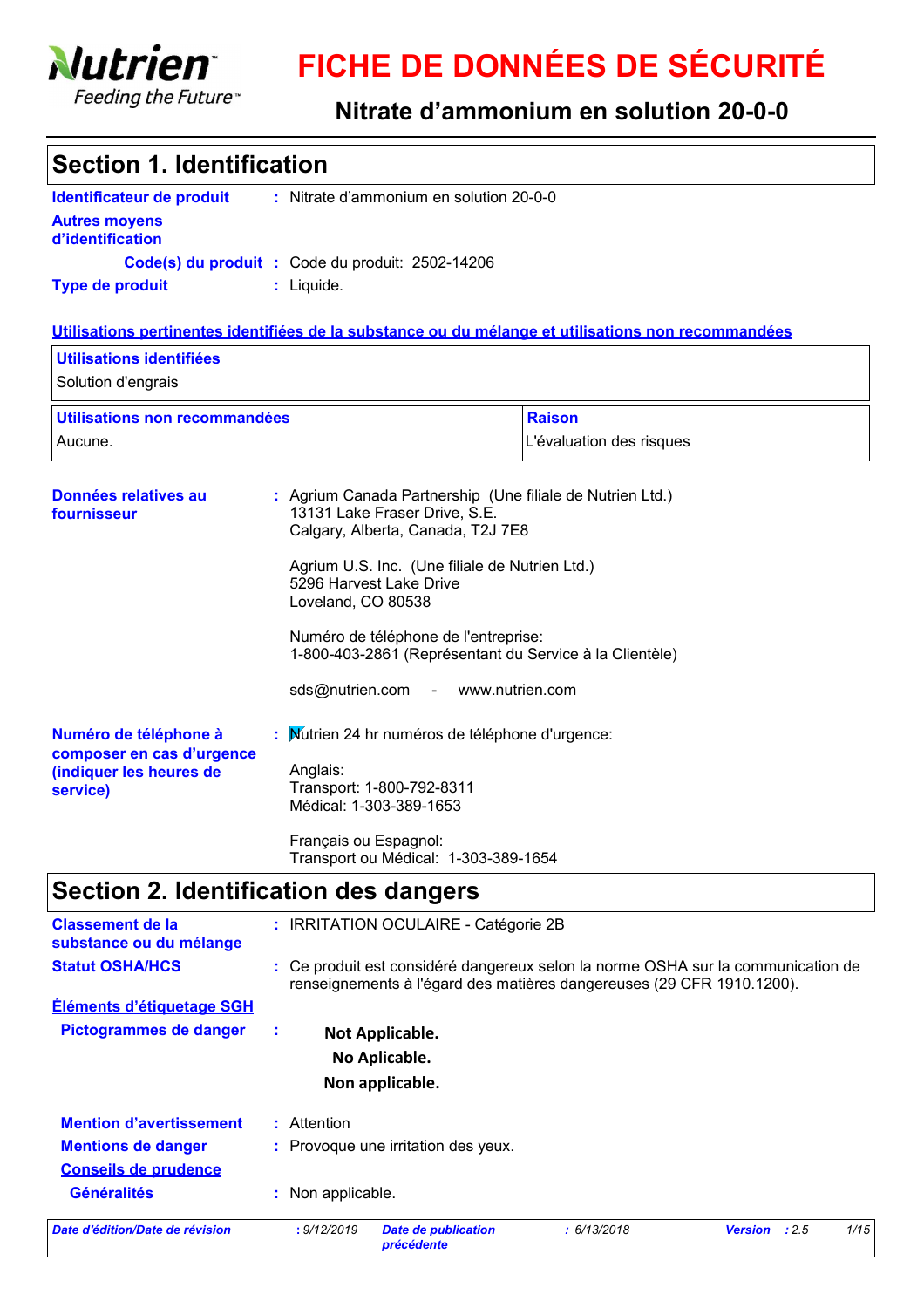### **Section 2. Identification des dangers**

| <b>Prévention</b>                                                        | : Se laver les mains soigneusement après manipulation.                                                                                                                                                                                                                        |
|--------------------------------------------------------------------------|-------------------------------------------------------------------------------------------------------------------------------------------------------------------------------------------------------------------------------------------------------------------------------|
| <b>Intervention</b>                                                      | : EN CAS DE CONTACT AVEC LES YEUX: Rincer avec précaution à l'eau pendant<br>plusieurs minutes. Enlever les lentilles de contact si usé et si elles peuvent être<br>facilement enlevés. Continuer à rincer. Si l'irritation des yeux persiste: Obtenir des<br>soins médicaux. |
| <b>Stockage</b>                                                          | : Non applicable.                                                                                                                                                                                                                                                             |
| <b>Élimination</b>                                                       | : Non applicable.                                                                                                                                                                                                                                                             |
| Éléments d'une étiquette<br>complémentaire                               | $:$ Aucun connu.                                                                                                                                                                                                                                                              |
| Autres dangers qui ne<br>donnent pas lieu à une<br><b>classification</b> | $:$ Aucun connu.                                                                                                                                                                                                                                                              |

### **Section 3. Composition/information sur les ingrédients**

| Substance/préparation<br>Mélange   |           |                        |
|------------------------------------|-----------|------------------------|
| Nom des ingrédients                |           | <b>Numéro CAS</b>      |
| <b>Mitrate d'ammonium</b><br>L'eau | 57<br>-43 | 6484-52-2<br>7732-18-5 |

Toute concentration présentée comme une plage vise à protéger la confidentialité ou est expliquée par une variation entre les lots.

**Dans l'état actuel des connaissances du fournisseur et dans les concentrations d'application, aucun autre ingrédient présent n'est classé comme dangereux pour la santé ou l'environnement, et donc nécessiterait de figurer dans cette section.**

**Les limites d'exposition professionnelle, quand elles sont disponibles, sont énumérées à la section 8.**

### **Section 4. Premiers soins**

| Description des premiers soins nécessaires |                                                                                                                                                                                                                                                                                                                                                                                                                                                                                                                                                                                                                                                                                                                                                                                                                                             |
|--------------------------------------------|---------------------------------------------------------------------------------------------------------------------------------------------------------------------------------------------------------------------------------------------------------------------------------------------------------------------------------------------------------------------------------------------------------------------------------------------------------------------------------------------------------------------------------------------------------------------------------------------------------------------------------------------------------------------------------------------------------------------------------------------------------------------------------------------------------------------------------------------|
| <b>Contact avec les yeux</b>               | : Commencer immédiatement irrigation des yeux. Toute exposition des yeux aux<br>nitrates peuvent exiger une évaluation médicale après décontamination si la douleur<br>ou l'irritation persiste. Rincer immédiatement les yeux avec de grandes quantités<br>d'eau ou de solution saline pour un minimum de 15 minutes. Si possible, enlever les<br>lentilles de contact en prenant soin de ne pas provoquer des lésions oculaires<br>supplémentaires. Si l'approvisionnement en eau initiale est insuffisante, garder la<br>zone affectée humide avec un chiffon humide et transférer la personne à l'endroit<br>plus proche où le rinçage peut être poursuivi pendant la durée recommandée de<br>temps. Pour des conseils supplémentaires appeler le numéro d'urgence médicale<br>dans cette FDS ou votre centre antipoison ou un médecin. |
| <b>Inhalation</b>                          | Transporter la personne à l'air frais. Aucun effet important. Consulter un médecin<br>pour détecter tout signe de respiration sifflante et / ou des difficultés respiratoires.<br>Pour des conseils supplémentaires appeler le numéro d'urgence médicale dans<br>cette FDS ou votre centre antipoison ou un fournisseur de soins médicaux.                                                                                                                                                                                                                                                                                                                                                                                                                                                                                                  |
| <b>Contact avec la peau</b>                | : Aucun effet important. Rincer les zones affectées avec de l'eau. Enlever les<br>vêtements contaminés, des bijoux et des chaussures. Laver les articles avant de les<br>réutiliser. Obtenir des soins médicaux pour une douleur persistante de la peau ou<br>d'irritation. Pour des conseils supplémentaires appeler le numéro d'urgence<br>médicale dans cette FDS ou votre centre antipoison ou un médecin.                                                                                                                                                                                                                                                                                                                                                                                                                              |
| <b>Ingestion</b>                           | : Produit à base de nitrate. Peut être irritant pour la bouche, de la gorge et de<br>l'estomac. Peut causer la méthémoglobinémie (une condition qui interfère avec la<br>capacité du sang à transporter l'oxygène) si ingéré en grandes quantités ou pendant<br>une période de temps prolongée. Expositions par voie orale: si la personne affectée<br>nécessite CPR, éviter contact bouche à bouche. Ne pas faire vomir. En cas de<br>vomissements, tenter de garder la tête plus basse que la poitrine de sorte que des<br>vomissures dans les poumons. Décontaminer visage et la bouche avec de l'eau<br>pour enlever la matière visible. Si la personne exposée est consciente et peut<br>avaler, lui donner 1-2 petites gorgées d'eau. Ne pas donner autre chose par la                                                                |
| Date d'édition/Date de révision            | : 9/12/2019<br><b>Date de publication</b><br>: 6/13/2018<br><b>Version</b><br>2/15<br>:2.5<br>précédente                                                                                                                                                                                                                                                                                                                                                                                                                                                                                                                                                                                                                                                                                                                                    |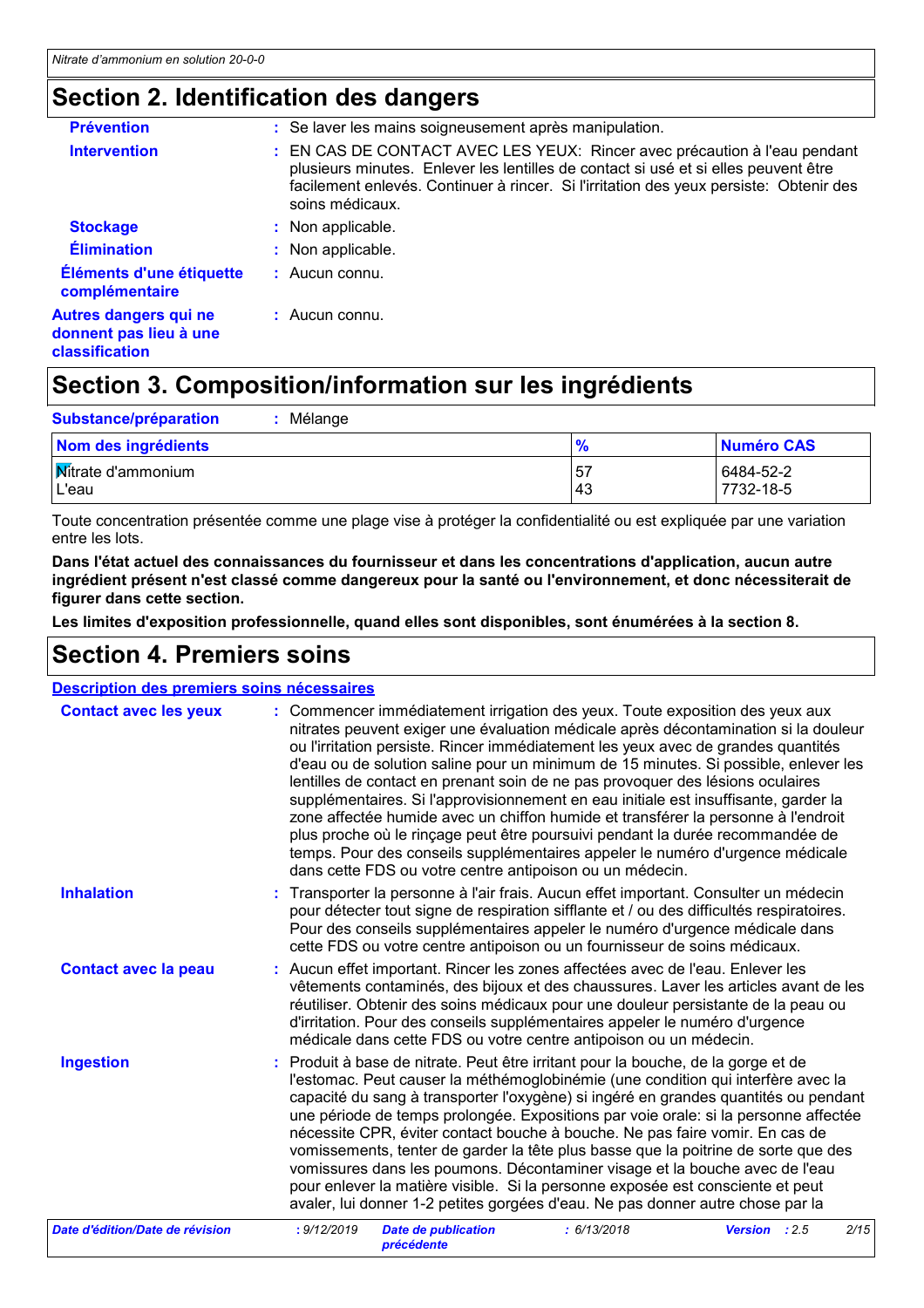### **Section 4. Premiers soins**

bouche. Desserrer vêtement serré tel que col, cravate, ceinturon ou ceinture pour empêcher toute restriction de respiration. Appelez une ambulance pour le transport à l'hôpital si la personne se sent malade ou a des difficultés à respirer, ou une grande quantité est pensé comme ayant été ingérée. Pour des conseils supplémentaires, appeler le numéro d'urgence médicale dans cette FDS ou votre centre antipoison ou un médecin.

#### **Symptômes et effets les plus importants, qu'ils soient aigus ou retardés**

| Effets aigus potentiels sur la santé |                                                                                                                                                                                                                                                                                                                                                                                                                                                                                                                                                                                                                                                                                                                                                                                                                                                                     |
|--------------------------------------|---------------------------------------------------------------------------------------------------------------------------------------------------------------------------------------------------------------------------------------------------------------------------------------------------------------------------------------------------------------------------------------------------------------------------------------------------------------------------------------------------------------------------------------------------------------------------------------------------------------------------------------------------------------------------------------------------------------------------------------------------------------------------------------------------------------------------------------------------------------------|
| <b>Contact avec les yeux</b>         | : Provoque une irritation des yeux.                                                                                                                                                                                                                                                                                                                                                                                                                                                                                                                                                                                                                                                                                                                                                                                                                                 |
| <b>Inhalation</b>                    | : Aucun effet important ou danger critique connu.                                                                                                                                                                                                                                                                                                                                                                                                                                                                                                                                                                                                                                                                                                                                                                                                                   |
| <b>Contact avec la peau</b>          | : Aucun effet important ou danger critique connu.                                                                                                                                                                                                                                                                                                                                                                                                                                                                                                                                                                                                                                                                                                                                                                                                                   |
| <b>Ingestion</b>                     | : Peut être irritant pour les voies digestif. Peut causer des nausées, des<br>vomissements, de la diarrhée et des douleurs abdominales. Peut causer la<br>méthémoglobinémie (une condition qui interfère avec la capacité du sang à<br>transporter l'oxygène) si ingéré en grandes quantités ou pendant une période de<br>temps prolongée. Personnes avec méthémoglobinémie peuvent avoir de couleur<br>bleue de teinte pour les lèvres, les ongles et la peau. En outre, ils peuvent avoir de<br>l'essoufflement ou difficulté à respirer. Personnes plus sensibles à la<br>méthémoglobinémie comprennent: les très jeunes (moins de 3 mois), les personnes<br>âgées, ceux avec la maladie pulmonaire obstructive chronique (MPOC), l'anémie,<br>maladie coronarienne, la chirurgie ou une infection récente, et ceux avec une<br>déficience génétique du G-6 -PD. |
| Signes/symptômes de surexposition    |                                                                                                                                                                                                                                                                                                                                                                                                                                                                                                                                                                                                                                                                                                                                                                                                                                                                     |
| <b>Contact avec les yeux</b>         | : Les symptômes néfastes peuvent éventuellement comprendre ce qui suit:<br>douleur ou irritation<br>larmoiement<br>rougeur                                                                                                                                                                                                                                                                                                                                                                                                                                                                                                                                                                                                                                                                                                                                          |
| <b>Inhalation</b>                    | : La substance ne brûle pas. Subit une décomposition thermique à des températures<br>élevées pour libérer des gaz toxiques et inflammables. Les symptômes néfastes<br>peuvent éventuellement comprendre ce qui suit:<br>migraine<br>irritation des voies respiratoires<br>toux                                                                                                                                                                                                                                                                                                                                                                                                                                                                                                                                                                                      |
| <b>Contact avec la peau</b>          | : Aucune donnée spécifique.                                                                                                                                                                                                                                                                                                                                                                                                                                                                                                                                                                                                                                                                                                                                                                                                                                         |
| <b>Ingestion</b>                     | : La surexposition par ingestion est improbable dans des conditions normales de<br>travail. Les symptômes néfastes peuvent éventuellement comprendre ce qui suit:<br>nausées ou vomissements<br>douleurs stomacales<br>diarrhée<br>Méthémoglobinémie (voir Effets aigus sur la santé)                                                                                                                                                                                                                                                                                                                                                                                                                                                                                                                                                                               |
|                                      | Mention de la nécessité d'une prise en charge médicale immédiate ou d'un traitement spécial, si nécessaire                                                                                                                                                                                                                                                                                                                                                                                                                                                                                                                                                                                                                                                                                                                                                          |
|                                      | Note au médecin traitant : En cas d'inhalation de produits de décomposition (monoxyde de carbone, dioxyde<br>de carbone, oxydes d'azote) dans un incendie, les symptômes peuvent être<br>retardés. La personne exposée peut avoir besoin de rester sous surveillance<br>médicale pendant 72 heures. En cas de suspicion de méthémoglobinémie,<br>surveiller les niveaux sanguins de méthémoglobine. Le traitement est<br>symptomatique; méthylène bleu peut être indiquée en fonction de la gravité des cas.<br>Numéro de téléphone 24 Hr urgence médicale pour un soutien professionnel - Du<br>Canada ou des États-Unis, Anglais: 1-303-389-1653; Français ou Espagnol:<br>1-303-389-1654. De tous les autres pays, Anglais: 00-1-303-389-1653; Français<br>ou Espagnol: 00-1-303-389-1654.                                                                       |
| <b>Traitements particuliers</b>      | Appelez le numéro d'urgence médicale dans cette FDS ou votre centre antipoison<br>ou un médecin immédiatement si de grandes quantités ont été ingérées. En cas de<br>suspicion de méthémoglobinémie, méthylène bleu peut être indiquée en fonction de<br>la gravité des cas.                                                                                                                                                                                                                                                                                                                                                                                                                                                                                                                                                                                        |
| Date d'édition/Date de révision      | : 9/12/2019<br><b>Date de publication</b><br>: 6/13/2018<br>3/15<br>Version<br>: 2.5                                                                                                                                                                                                                                                                                                                                                                                                                                                                                                                                                                                                                                                                                                                                                                                |

*précédente*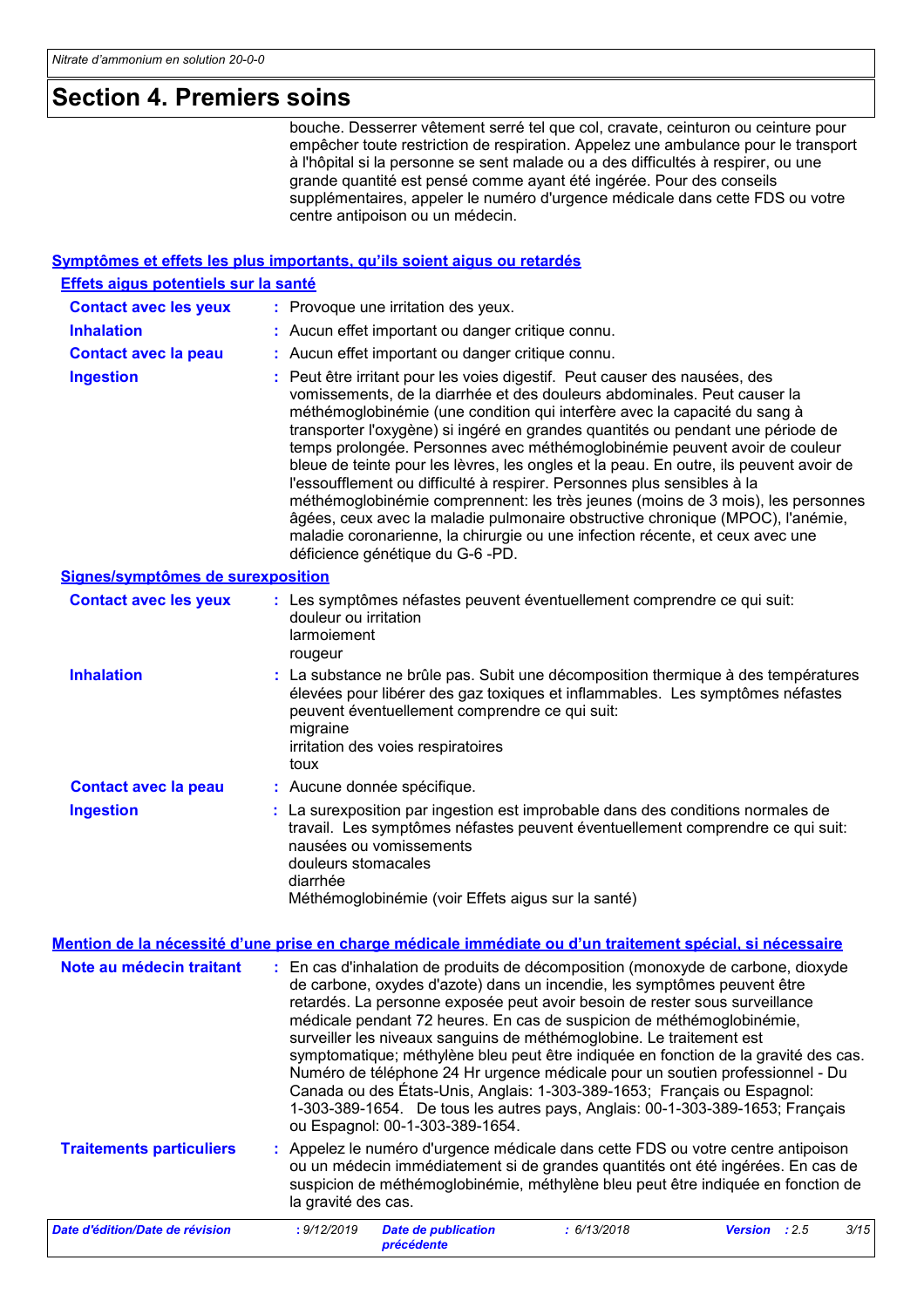### **Section 4. Premiers soins**

**Protection des sauveteurs :** Aucune initiative ne doit être prise qui implique un risque individuel ou en l'absence de formation appropriée. La réanimation des patients d'exposition orale bouche-àbouche est pas recommandé. Des secouristes avec des vêtements contaminés doivent être décontaminés adéquatement.

#### **Voir Information toxicologique (section 11)**

### **Section 5. Mesures à prendre en cas d'incendie**

| <b>Moyens d'extinction</b>                                                                          |                                                                                                                                                                                                                                                                                                                                                                                                                                                                                                                                                                                                                                                                                                                                                                                                                                                        |
|-----------------------------------------------------------------------------------------------------|--------------------------------------------------------------------------------------------------------------------------------------------------------------------------------------------------------------------------------------------------------------------------------------------------------------------------------------------------------------------------------------------------------------------------------------------------------------------------------------------------------------------------------------------------------------------------------------------------------------------------------------------------------------------------------------------------------------------------------------------------------------------------------------------------------------------------------------------------------|
| <b>Agents extincteurs</b><br>appropriés                                                             | : Ininflammable. Produit incombustible. Employer un agent extincteur qui convient<br>aux feux environnants.                                                                                                                                                                                                                                                                                                                                                                                                                                                                                                                                                                                                                                                                                                                                            |
| <b>Agents extincteurs</b><br>inappropriés                                                           | : Le produit agit comme un agent oxydant, et entretient la combustion en libérant de<br>l'oxygène, même si étouffée. N'essayez pas d'étouffer le feu.                                                                                                                                                                                                                                                                                                                                                                                                                                                                                                                                                                                                                                                                                                  |
| Dangers spécifiques du<br>produit                                                                   | : Si ce produit est chauffé ou se trouve au contact du feu, une augmentation de<br>pression se produit et le conteneur peut éclater. Pas un oxydant à la concentration<br>fabriqué. Il peut agir comme un liquide comburant, se il est concentré par<br>évaporation. Si évaporer à sécheresse, actes comme un agent comburant.<br>Soutenirs combustion par le libération de oxygène même si étouffait. Refroidir les<br>contenants avec de très grandes quantités d'eau même longtemps après que<br>l'incendie ait été éteint. Un respirateur autonome devrait être utilisé pour éviter une<br>quelconque inhalation de fumées toxique. Emet de la fumée et des vapeurs<br>toxiques lorsque chauffé jusqu'à décomposition (NH3, N0, N02). L'eau contaminée<br>peut causer le dégât de l'environnement. Contenez et rassemblez l'eau combattait<br>feu. |
| <b>Produit de décomposition</b><br>thermique dangereux                                              | : Les produits de décomposition peuvent éventuellement comprendre les substances<br>suivantes:<br>oxydes d'azote<br>Ammoniac                                                                                                                                                                                                                                                                                                                                                                                                                                                                                                                                                                                                                                                                                                                           |
| Mesures spéciales de<br>protection pour les<br>pompiers                                             | : En présence d'incendie, circonscrire rapidement le site en évacuant toute personne<br>se trouvant près des lieux de l'accident. Ne prendre aucune mesure impliquant un<br>risque personnel ou en l'absence de formation adéquate.                                                                                                                                                                                                                                                                                                                                                                                                                                                                                                                                                                                                                    |
| <b>Équipement de protection</b><br>spécial pour le personnel<br>préposé à la lutte contre le<br>feu | : Il est impératif que les pompiers portent un équipement de protection adéquat, ainsi<br>qu'un appareil respiratoire autonome (ARA) équipé d'un masque couvre-visage à<br>pression positive.                                                                                                                                                                                                                                                                                                                                                                                                                                                                                                                                                                                                                                                          |
| <b>Remarque</b>                                                                                     | : Dangereuses si on les laisse sécher. Résidus peuvent présenter des propriétés<br>oxydantes.                                                                                                                                                                                                                                                                                                                                                                                                                                                                                                                                                                                                                                                                                                                                                          |

### **Section 6. Mesures à prendre en cas de déversement accidentel**

|                                               | Précautions individuelles, équipements de protection et mesures d'urgence                                                                                                                                                                                                             |
|-----------------------------------------------|---------------------------------------------------------------------------------------------------------------------------------------------------------------------------------------------------------------------------------------------------------------------------------------|
| Pour le personnel non<br>affecté aux urgences | : Ne prendre aucune mesure impliquant un risque personnel ou en l'absence de<br>formation adéquate. Empêcher l'accès aux personnes gênantes ou non protégées.<br>Porter un équipement de protection individuelle approprié.                                                           |
| Intervenants en cas<br>d'urgence              | : Si des vêtements spécialisés sont requis pour traiter un déversement, prendre note<br>de tout renseignement donné à la Section 8 sur les matériaux appropriés ou non.<br>Consultez également les renseignements sous « Pour le personnel non affecté aux<br>urgences ».             |
| <b>Précautions</b><br>environnementales       | : Évitez la dispersion des matériaux déversés, ainsi que leur écoulement et tout<br>contact avec le sol, les voies navigables, les drains et les égouts. Avertir les<br>autorités compétentes si le produit a engendré des effets néfastes (égouts, voies<br>navigables, sol ou air). |

| Date d'édition/Date de révision | 9/12/2019 | <b>Date de publication</b> | 6/13/2018 | <b>Version</b> : 2.5 | 4/15 |
|---------------------------------|-----------|----------------------------|-----------|----------------------|------|
|                                 |           | précédente                 |           |                      |      |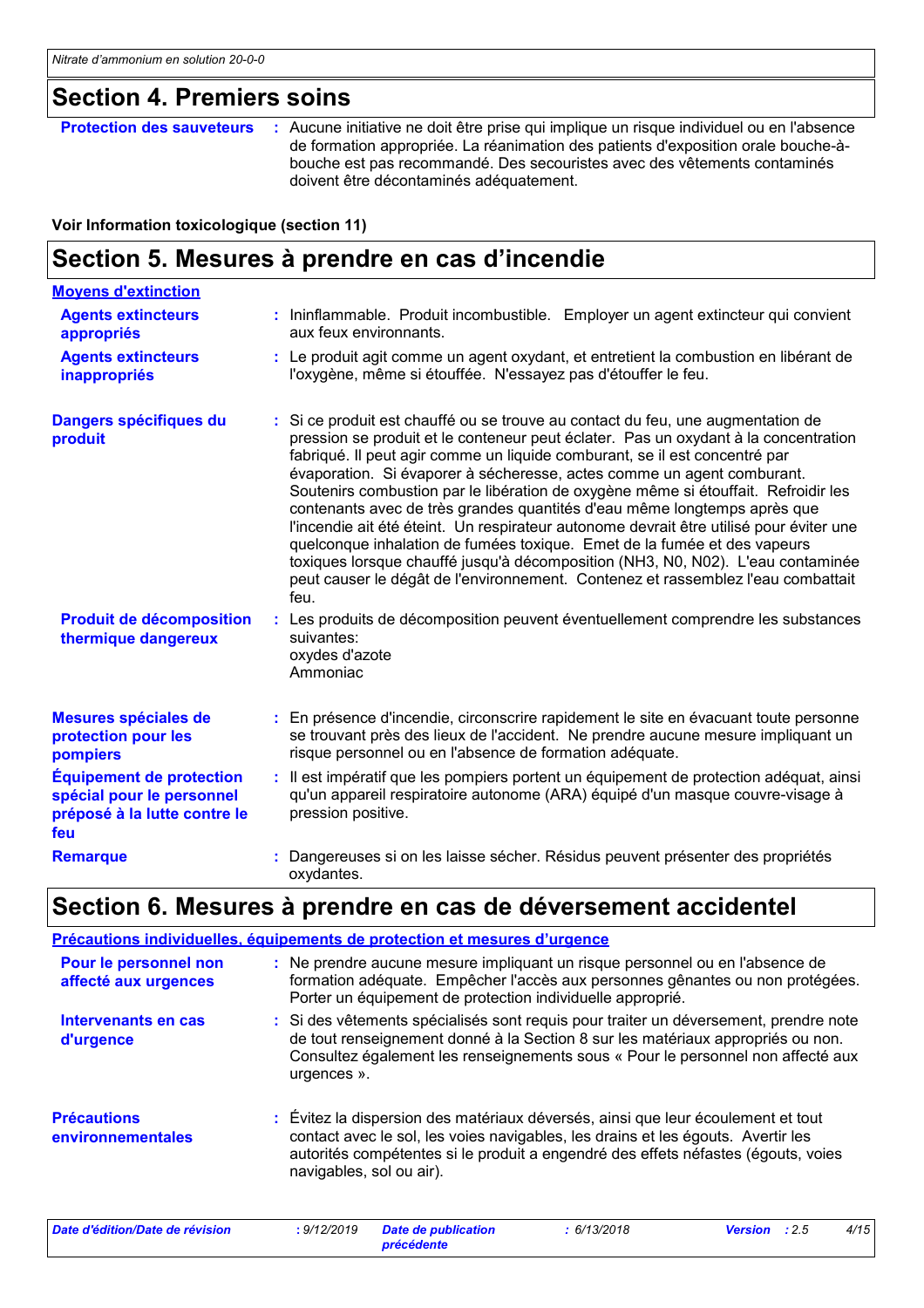## **Section 6. Mesures à prendre en cas de déversement accidentel**

#### **Méthodes et matériaux pour le confinement et le nettoyage**

| <b>Petit déversement</b> | : Utiliser l'équipement de protection individuel requis. Arrêter la fuite si cela ne<br>présente aucun risque. Écarter les conteneurs de la zone de déversement. Diluer<br>avec de l'eau et éponger si la matière est soluble dans l'eau. Sinon, ou si la matière<br>est insoluble dans l'eau, absorber avec un matériau sec inerte et placer dans un<br>conteneur à déchets approprié. Éliminer par l'intermédiaire d'une entreprise<br>spécialisée autorisée.                                                                                                                                                                                                                                                                                    |
|--------------------------|----------------------------------------------------------------------------------------------------------------------------------------------------------------------------------------------------------------------------------------------------------------------------------------------------------------------------------------------------------------------------------------------------------------------------------------------------------------------------------------------------------------------------------------------------------------------------------------------------------------------------------------------------------------------------------------------------------------------------------------------------|
| <b>Grand déversement</b> | : Utiliser l'équipement de protection individuel requis. Arrêter la fuite si cela ne<br>présente aucun risque. Écarter les conteneurs de la zone de déversement.<br>Empêcher la pénétration dans les égoûts, les cours d'eau, les sous-sol ou les zones<br>confinées. Éliminer les déversements dans une station de traitement des effluents<br>ou procéder de la façon suivante. Pompe le produit déversé dans un conteneur<br>portant une étiquette appropriée pour recyclage ou élimination. Recyclez dans le<br>procédé, si possible.<br>ou<br>Éliminer par l'intermédiaire d'une entreprise spécialisée autorisée. Nota : Voir<br>Section 1 pour de l'information relative aux urgences et voir Section 13 pour<br>l'élimination des déchets. |

## **Section 7. Manutention et stockage**

#### **Précautions relatives à la sûreté en matière de manutention**

| <b>Mesures de protection</b>                                                      | : Revêtir un équipement de protection individuelle approprié (voir Section 8). Ne pas<br>ingérer. Eviter le contact avec les yeux, la peau et les vêtements. Éviter de respirer<br>les vapeurs ou le brouillard. Garder dans le conteneur d'origine ou dans un autre<br>conteneur de substitution homologué fabriqué à partir d'un matériau compatible et<br>tenu hermétiquement clos lorsqu'il n'est pas utilisé.                                                                                                                                                                                                                                                                                                                                                                                                                                                                                                                                                                                                                                                                                                                                                           |
|-----------------------------------------------------------------------------------|------------------------------------------------------------------------------------------------------------------------------------------------------------------------------------------------------------------------------------------------------------------------------------------------------------------------------------------------------------------------------------------------------------------------------------------------------------------------------------------------------------------------------------------------------------------------------------------------------------------------------------------------------------------------------------------------------------------------------------------------------------------------------------------------------------------------------------------------------------------------------------------------------------------------------------------------------------------------------------------------------------------------------------------------------------------------------------------------------------------------------------------------------------------------------|
| <b>Conseils sur l'hygiène</b><br>générale au travail                              | : Il est interdit de manger, boire ou fumer dans les endroits où ce produit est manipulé,<br>entreposé ou traité. Les personnes travaillant avec ce produit devraient se laver les<br>mains et la figure avant de manger, boire ou fumer. Retirer les vêtements et<br>l'équipement de protection contaminés avant de pénétrer dans des aires de repas.<br>Consulter également la Section 8 pour d'autres renseignements sur les mesures<br>d'hygiène.                                                                                                                                                                                                                                                                                                                                                                                                                                                                                                                                                                                                                                                                                                                        |
| Conditions de sûreté en<br>matière de stockage, y<br>compris les incompatibilités | : Entreposer conformément à la réglementation locale. Entreposer dans le contenant<br>original à l'abri de la lumière solaire, dans un endroit sec, frais et bien ventilé, à<br>l'écart des substances incompatibles (voir la Section 10), de la nourriture et de la<br>boisson. Garder le récipient hermétiquement fermé lorsque le produit n'est pas<br>utilisé. Les récipients ouverts doivent être refermés avec soin et maintenus en<br>position verticale afin d'éviter les fuites. Ne pas stocker dans des conteneurs non<br>étiquetés. Utiliser un récipient approprié pour éviter toute contamination du milieu<br>ambiant. Alors que cette solution de nitrate d'ammonium n'est classé pas comme<br>un oxydant, il est important d'empêcher les conditions durant manutention et de<br>stockage qui peut résulter dans la concentration du produit qui peut inciter à<br>comporter comme un oxydant. Veiller à ce que les pompes de la solution de nitrate<br>d'ammonium sont protégés contre dépasser une température de 66 degrés. C (150<br>deg. F). Assurez-vous également que les sytèmes de canalisations, si isolée, ne<br>sont pas chauffée à l'extérieur. |

### **Section 8. Contrôle de l'exposition/protection individuelle**

**Paramètres de contrôle**

**Limites d'exposition professionnelle**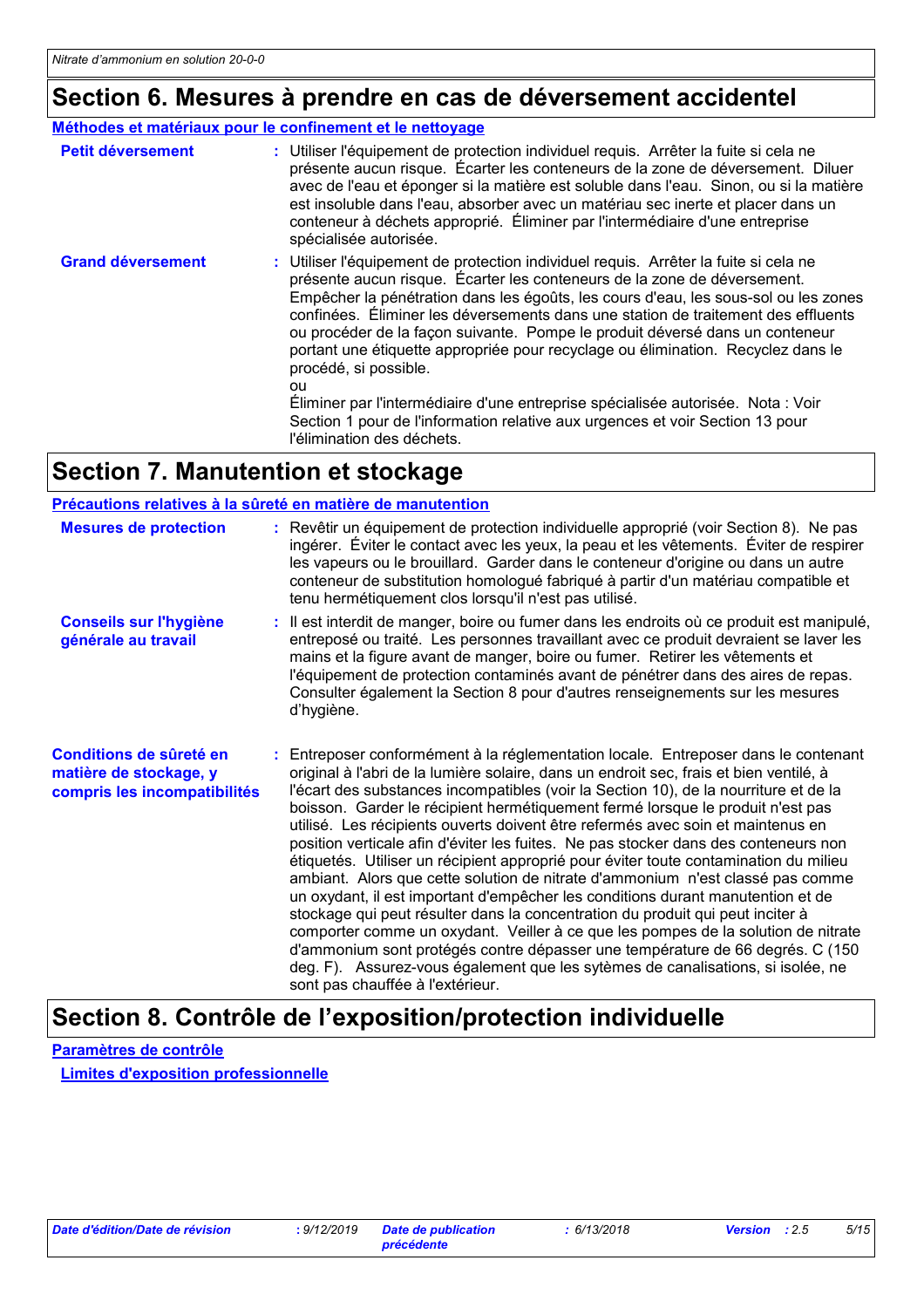# **Section 8. Contrôle de l'exposition/protection individuelle**

| Nom des ingrédients                                        |                                                       | <b>Limites d'exposition</b>                                                                                                                                                                                                                                                                                                                                                                                                                                                                                                                                                                                 |
|------------------------------------------------------------|-------------------------------------------------------|-------------------------------------------------------------------------------------------------------------------------------------------------------------------------------------------------------------------------------------------------------------------------------------------------------------------------------------------------------------------------------------------------------------------------------------------------------------------------------------------------------------------------------------------------------------------------------------------------------------|
| Règlements Canadiens:                                      |                                                       | Non attribué.                                                                                                                                                                                                                                                                                                                                                                                                                                                                                                                                                                                               |
| Réglementations États-Unis:<br>Nitrate d'ammonium<br>L'eau |                                                       | <b>OSHA (États-Unis):</b><br>Poussière non-claasifées autrement (PNCA)<br>MPT (8 heures), Empoussiérage total: 15<br>mg/m <sup>3</sup> ; Fraction alvéolaire: 5 mg/m <sup>3</sup> .<br>Non attribué.                                                                                                                                                                                                                                                                                                                                                                                                        |
| <b>Contrôles d'ingénierie</b><br>appropriés                | technicien aux contaminants en suspension dans l'air. | : Une bonne ventilation générale devrait être suffisante pour contrôler l'exposition du                                                                                                                                                                                                                                                                                                                                                                                                                                                                                                                     |
| <b>Contrôle de l'action des</b><br>agents d'environnement  | acceptables.                                          | Il importe de tester les émissions provenant des systèmes d'aération et du matériel<br>de fabrication pour vous assurer qu'elles sont conformes aux exigences de la<br>législation sur la protection de l'environnement. Dans certains cas, il sera<br>nécessaire d'équiper le matériel de fabrication d'un épurateur de gaz ou d'un filtre<br>ou de le modifier techniquement afin de réduire les émissions à des niveaux                                                                                                                                                                                  |
| <b>Mesures de protection individuelle</b>                  |                                                       |                                                                                                                                                                                                                                                                                                                                                                                                                                                                                                                                                                                                             |
| <b>Mesures d'hygiène</b>                                   | des postes de travail.                                | : Après manipulation de produits chimiques, lavez-vous les mains, les avant-bras et<br>le visage avec soin avant de manger, de fumer, d'aller aux toilettes et une fois votre<br>travail terminé. Utiliser les techniques appropriées pour retirer les vêtements<br>contaminés. Laver les vêtements contaminés avant de les réutiliser. Assurez-vous<br>que des bassins oculaires et des douches de décontamination sont installés près                                                                                                                                                                     |
| <b>Protection oculaire/faciale</b>                         | contre les éclaboussures de produits chimiques.       | : Le port de lunettes de sécurité conformes à une norme approuvée est obligatoire<br>quand une évaluation des risques le préconise pour éviter toute exposition aux<br>éclaboussures de liquides, à la buée, aux gaz ou aux poussières. Si un contact est<br>possible, les protections suivantes doivent être portées, à moins qu'une évaluation<br>indique un besoin pour une protection supérieure : lunettes de protection étanches                                                                                                                                                                      |
| <b>Protection de la peau</b>                               |                                                       |                                                                                                                                                                                                                                                                                                                                                                                                                                                                                                                                                                                                             |
| <b>Protection des mains</b>                                | spéciale n'est habituellement indiquée.               | : Lors de la manipulation de produits chimiques, porter en permanence des gants<br>étanches et résistants aux produits chimiques conformes à une norme approuvée,<br>si une évaluation du risque indique que cela est nécessaire. Aucune mesure                                                                                                                                                                                                                                                                                                                                                             |
| <b>Protection du corps</b>                                 |                                                       | : L'équipement de protection individuelle pour le corps doit être adapté à la tâche<br>exécutée et aux risques encourus, et approuvé par un expert avant toute<br>manipulation de ce produit. Aucune mesure spéciale n'est habituellement indiquée.                                                                                                                                                                                                                                                                                                                                                         |
| <b>Autre protection pour la</b><br>peau                    |                                                       | Il faut sélectionner des chaussures appropriées et toute autre mesure appropriée de<br>protection de la peau en fonction de la tâche en cours et des risques en cause et<br>cette sélection doit être approuvée par un spécialiste avant de manipuler ce produit.                                                                                                                                                                                                                                                                                                                                           |
| <b>Protection respiratoire</b>                             | normalement nécessaire.                               | En fonction du risque et de la possibilité d'une exposition, choisir un respirateur qui<br>est conforme à la norme ou certification appropriée. Les respirateurs doivent être<br>utilisés suivant un programme de protection pour assurer un ajustement, une<br>formation appropriée et d'aspects d'utilisation importants. Pour les sites de travail<br>américains où une protection respiratoire est requise, s'assurer qu'un programme<br>de protection respiratoire répondant aux exigences de la norme 29 CFR 1910.134<br>est en place. Aucun équipement de protection respiratoire individuelle n'est |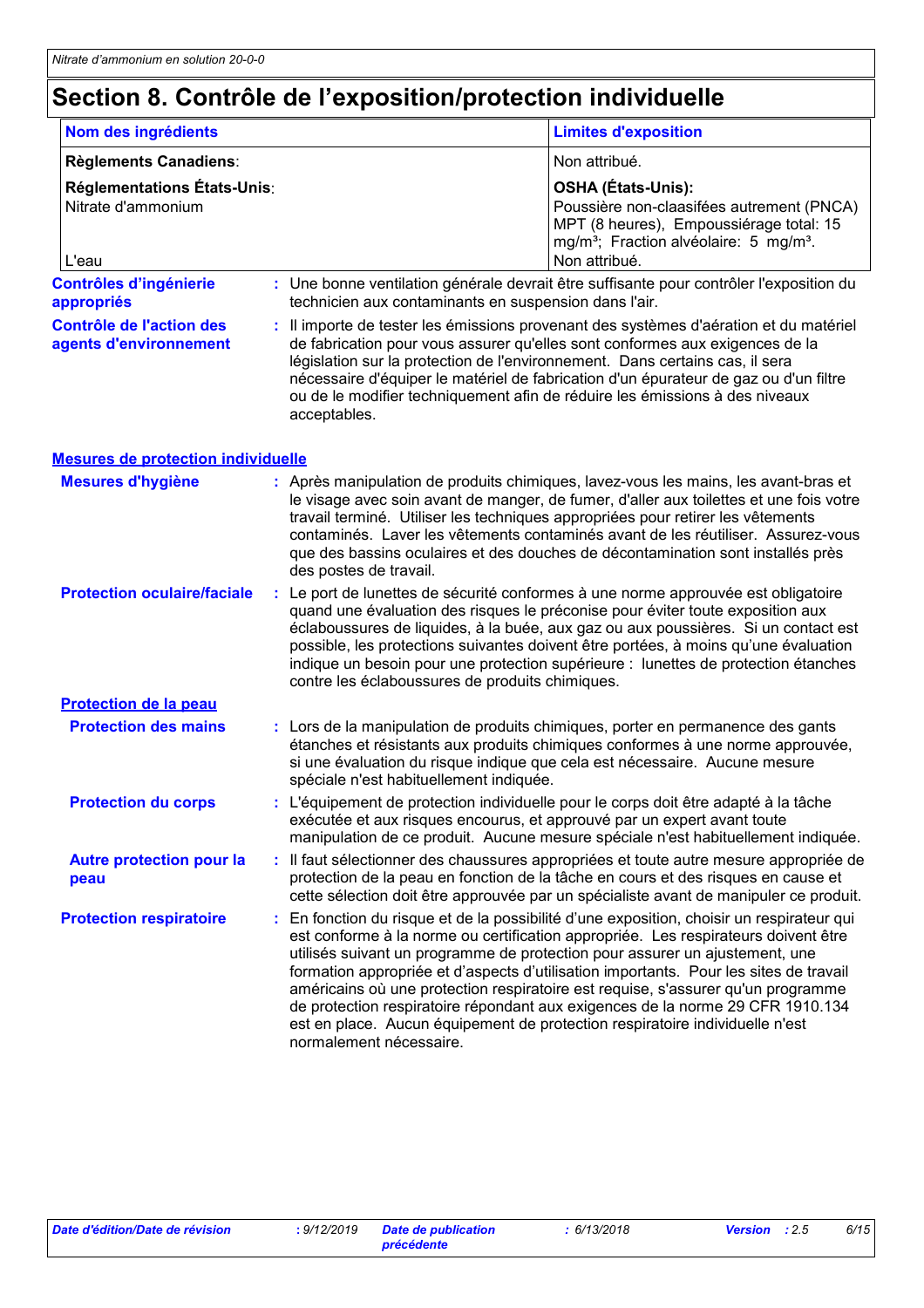## **Section 9. Propriétés physiques et chimiques**

| <b>Apparence</b>                                                    |                                                                                                                                          |
|---------------------------------------------------------------------|------------------------------------------------------------------------------------------------------------------------------------------|
| <b>État physique</b>                                                | Liquide. [Liquide clair à légèrement brouillé.]                                                                                          |
| <b>Couleur</b>                                                      | Non disponible.                                                                                                                          |
| <b>Odeur</b>                                                        | Ammoniacale. [Faible]                                                                                                                    |
| <b>Seuil olfactif</b>                                               | Non disponible.                                                                                                                          |
| pH                                                                  | : 6a7                                                                                                                                    |
| <b>Point de fusion</b>                                              | : $5.5^{\circ}$ C (41.9 $^{\circ}$ F)                                                                                                    |
| <b>Point d'ébullition</b>                                           | 121°C (249.8°F)                                                                                                                          |
| Point d'éclair                                                      | Non applicable.                                                                                                                          |
| <b>Taux d'évaporation</b>                                           | : Non disponible.                                                                                                                        |
| Inflammabilité (solides et<br>gaz)                                  | Ininflammable. Produit incombustible. Se décompose lorsque chauffé. Dégage<br>des fumées toxiques lorsque chauffé jusqu'à décomposition. |
| Limites inférieure et<br>supérieure d'explosion<br>(d'inflammation) | Non applicable.                                                                                                                          |
| <b>Tension de vapeur</b>                                            | Non disponible.                                                                                                                          |
| Densité de vapeur                                                   | : Non disponible.                                                                                                                        |
| <b>Densité relative</b>                                             | : 1.27<br>Densité apparente: 10.58 lbs/gal (U.S.) @ 68°F, 20°C                                                                           |
| <b>Solubilité</b>                                                   | Facilement soluble dans les substances suivantes: l'eau froide et l'eau chaude.                                                          |
| Solubilité dans l'eau                                               | Liquide soluble dans l'eau                                                                                                               |
| Coefficient de partage n-<br>octanol/eau                            | : Non disponible.                                                                                                                        |
| Température d'auto-<br>inflammation                                 | : Non applicable.                                                                                                                        |
| Température de<br>décomposition                                     | Non applicable.                                                                                                                          |
| <b>Viscosité</b>                                                    | Non disponible.                                                                                                                          |

# **Section 10. Stabilité et réactivité**

| <b>Réactivité</b>                  | : Pas un oxydant à la concentration fabriqué. Il peut agir comme un liquide comburant,<br>se il est concentré par évaporation. Prendre toutes les mesures nécessaires pour<br>éviter un mélange avec des matières combustibles et autres produits incompatibles.                                                                                                                                                                                                 |
|------------------------------------|------------------------------------------------------------------------------------------------------------------------------------------------------------------------------------------------------------------------------------------------------------------------------------------------------------------------------------------------------------------------------------------------------------------------------------------------------------------|
| Stabilité chimique                 | : Le produit est stable.                                                                                                                                                                                                                                                                                                                                                                                                                                         |
| Risque de réactions<br>dangereuses | : Dans des conditions normales de stockage et d'utilisation, aucune réaction<br>dangereuse ne se produit.                                                                                                                                                                                                                                                                                                                                                        |
| <b>Conditions à éviter</b>         | : Ne pas laisser sécher. Eviter les températures élevées en combinaison avec des<br>pressions élevées.                                                                                                                                                                                                                                                                                                                                                           |
| <b>Matériaux incompatibles</b>     | : Incompatible avec les halogènes.<br>Incompatible avec les alliages de cuivre, le cuivre et le zinc.<br>Peut réagir ou être incompatible avec les acides.<br>Peut réagir ou être incompatible avec les alcalis.<br>Peut être incompatible avec certains métaux utilisés dans les équipements de<br>stockage et de manutention. Contactez votre représentant commercial ou un<br>spécialiste métallurgiques pour assurer la compatibilité avec votre équipement. |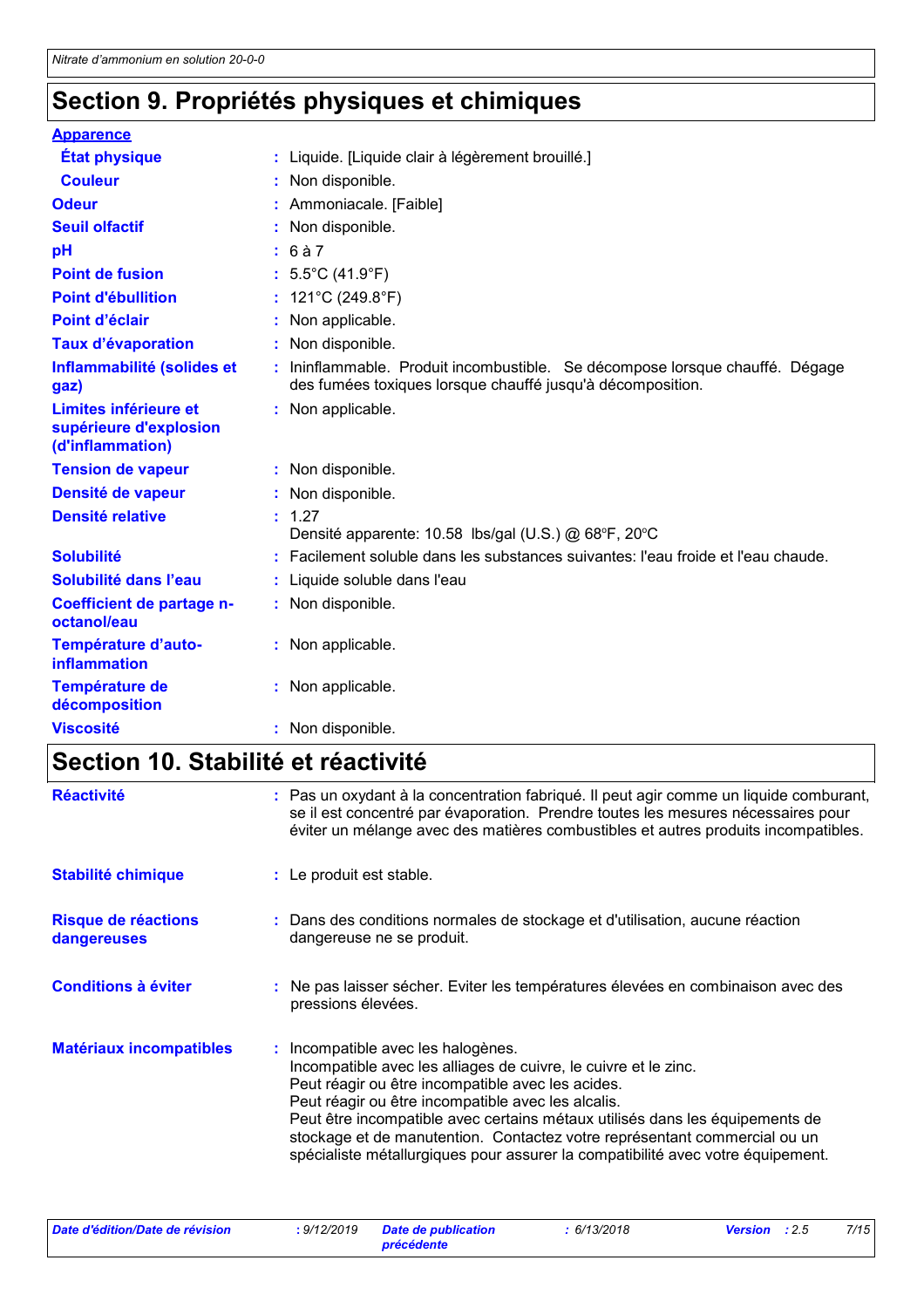## **Section 10. Stabilité et réactivité**

**dangereux**

**Produits de décomposition** : Dans des conditions normales de stockage et d'utilisation, aucun produit de décomposition dangereux ne devrait apparaître.

### **Section 11. Données toxicologiques**

#### **Renseignements sur les effets toxicologiques**

#### **Toxicité aiguë**

| Nom du produit ou de<br><b>l'ingrédient</b> | <b>Résultat</b> | <b>Espèces</b>         | <b>Dosage</b> | <b>Exposition</b> |
|---------------------------------------------|-----------------|------------------------|---------------|-------------------|
| Nitrate d'ammonium                          | DL50 Cutané     | Rat - Mâle,<br>Femelle | >5000 mg/kg   |                   |
|                                             | DL50 Orale      | Rat - Mâle,<br>Femelle | 2950 mg/kg    |                   |
|                                             | DL50 Orale      | Rat                    | 2217 mg/kg    |                   |
| L'eau                                       | DL50 Orale      | Rat                    | $>90$ g/kg    |                   |

**Conclusion/Résumé :** Très faible toxicité pour les humains et les animaux.

#### **Irritation/Corrosion**

| Nom du produit ou de<br><b>l'ingrédient</b> | <b>Résultat</b>                          | <b>Espèces</b> | <b>Potentiel</b> | <b>Exposition</b> | <b>Observation</b>   |
|---------------------------------------------|------------------------------------------|----------------|------------------|-------------------|----------------------|
| Nitrate d'ammonium                          | Peau<br>Yeux - Œdème des<br>conionctives | Lapin<br>Lapin | IO               |                   | 72 heures<br>3 jours |

**Conclusion/Résumé**

**Peau :** Irritation nulle pour la peau.

- 
- **Yeux :** Irritant pour les yeux.

#### **Sensibilisation**

| Nom du produit ou de<br><b>l'ingrédient</b> | <b>Voie</b><br>d'exposition | <b>Espèces</b> | <b>Résultat</b>   |
|---------------------------------------------|-----------------------------|----------------|-------------------|
| Nitrate d'ammonium                          | Peau                        | Souris         | Non sensibilisant |

- **Peau :** Non sensibilisant.
- 
- **Respiratoire :** Non disponible.

#### **Mutagénicité**

| Nom du produit ou de<br><b>l'ingrédient</b> | <b>Test</b>                                                                                                                                              | <b>Expérience</b>                                                   | <b>Résultat</b>    |
|---------------------------------------------|----------------------------------------------------------------------------------------------------------------------------------------------------------|---------------------------------------------------------------------|--------------------|
| Nitrate d'ammonium                          | OECD 471 Essai de<br>mutation réverse sur<br>des bactéries<br>OECD 476 Essai in vitro Expérience: In vitro<br>de mutation génique<br>sur des cellules de | Expérience: In vitro<br>Sujet: Bactéries<br>Sujet: Mammifère-Animal | Négatif<br>Négatif |
|                                             | mammifères                                                                                                                                               |                                                                     |                    |

**Conclusion/Résumé :** PAS d'effet mutagène.

#### **Cancérogénicité**

Non disponible.

**Conclusion/Résumé :** Potentiel de formation de nitrosamines en cas d'ingestion. Ne pas ingérer.

#### **Toxicité pour la reproduction**

*Date d'édition/Date de révision* **:** *9/12/2019 Date de publication*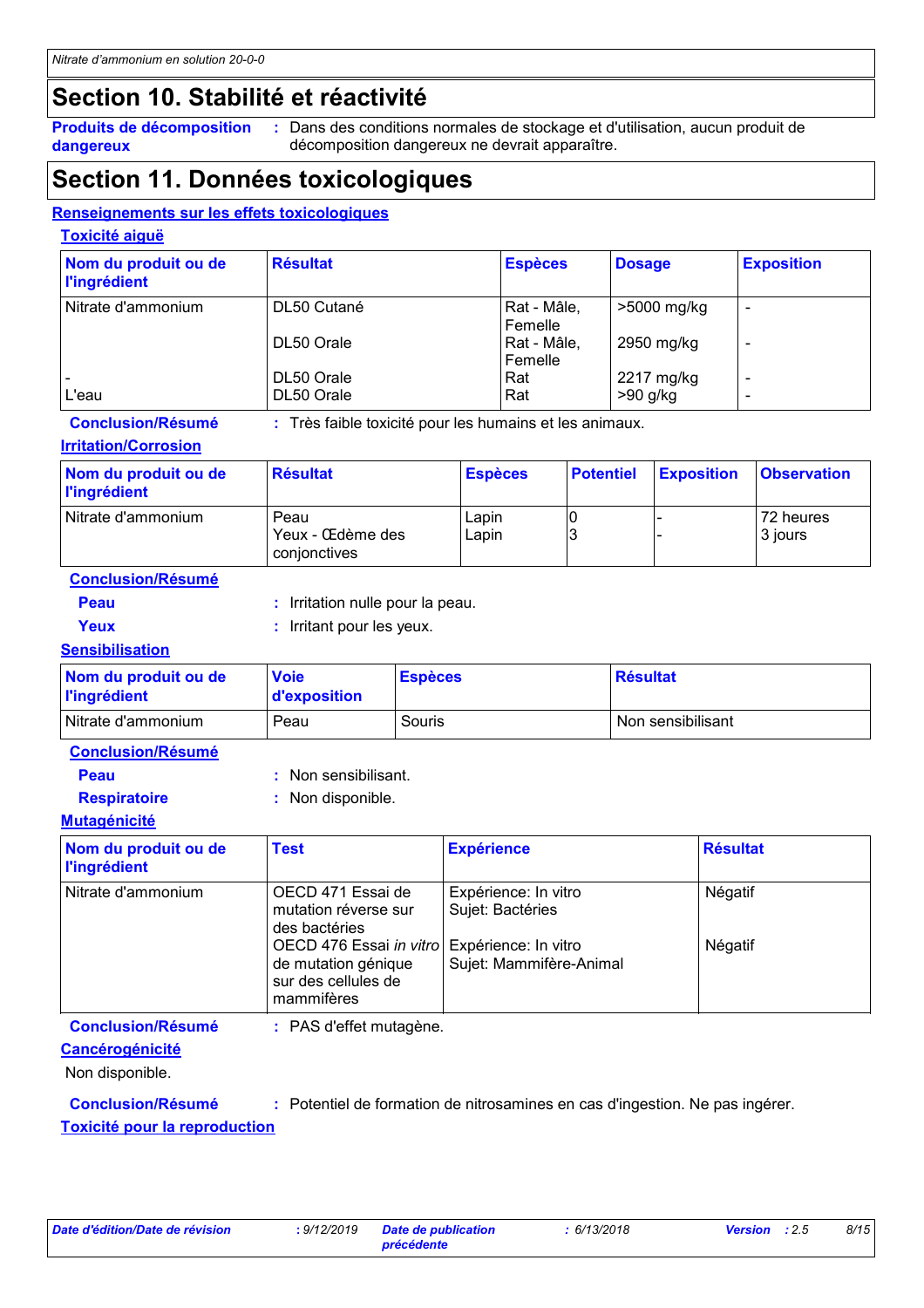## **Section 11. Données toxicologiques**

| Nom du produit ou de<br><b>l'ingrédient</b> | <b>Toxicité</b><br>lors de la<br>grossesse | Fertilité | <b>Toxique pour Espèces</b><br>développement |                              | <b>Dosage</b>   | <b>Exposition</b> |
|---------------------------------------------|--------------------------------------------|-----------|----------------------------------------------|------------------------------|-----------------|-------------------|
| Nitrate d'ammonium                          | Négatif                                    | Négatif   | Négatif                                      | Rat - Mâle, Femelle   Orale: | 1500 mg/<br> kg |                   |

**Conclusion/Résumé :** Aucun effet important ou danger critique connu.

#### **Tératogénicité**

| Nom du produit ou de<br><b>l'ingrédient</b> | <b>Résultat</b> | <b>Espèces</b> | <b>Dosage</b> | <b>Exposition</b> |
|---------------------------------------------|-----------------|----------------|---------------|-------------------|
| Nitrate d'ammonium                          | Négatif - Orale | Rat - Femelle  | 1500 mg/kg    |                   |

**Conclusion/Résumé :** Aucun effet important ou danger critique connu.

#### **Toxicité systémique pour certains organes cibles - exposition unique -**

#### Non disponible.

#### **Toxicité pour certains organes cibles - expositions répétées -**

Non disponible.

#### **Risque d'absorption par aspiration**

Non disponible.

| <b>Renseignements sur les</b>        | : Contact avec les yeux                                                                                                                                                                                                                                                                                                                                                                                                                                                                                                                                                                                                                                                                                                                                                                                                                                             |
|--------------------------------------|---------------------------------------------------------------------------------------------------------------------------------------------------------------------------------------------------------------------------------------------------------------------------------------------------------------------------------------------------------------------------------------------------------------------------------------------------------------------------------------------------------------------------------------------------------------------------------------------------------------------------------------------------------------------------------------------------------------------------------------------------------------------------------------------------------------------------------------------------------------------|
| voies d'exposition<br>probables      | Contact avec la peau                                                                                                                                                                                                                                                                                                                                                                                                                                                                                                                                                                                                                                                                                                                                                                                                                                                |
| Effets aigus potentiels sur la santé |                                                                                                                                                                                                                                                                                                                                                                                                                                                                                                                                                                                                                                                                                                                                                                                                                                                                     |
| <b>Contact avec les yeux</b>         | : Provoque une irritation des yeux.                                                                                                                                                                                                                                                                                                                                                                                                                                                                                                                                                                                                                                                                                                                                                                                                                                 |
| <b>Inhalation</b>                    | : Aucun effet important ou danger critique connu.                                                                                                                                                                                                                                                                                                                                                                                                                                                                                                                                                                                                                                                                                                                                                                                                                   |
| <b>Contact avec la peau</b>          | : Aucun effet important ou danger critique connu.                                                                                                                                                                                                                                                                                                                                                                                                                                                                                                                                                                                                                                                                                                                                                                                                                   |
| <b>Ingestion</b>                     | : Peut être irritant pour les voies digestif. Peut causer des nausées, des<br>vomissements, de la diarrhée et des douleurs abdominales. Peut causer la<br>méthémoglobinémie (une condition qui interfère avec la capacité du sang à<br>transporter l'oxygène) si ingéré en grandes quantités ou pendant une période de<br>temps prolongée. Personnes avec méthémoglobinémie peuvent avoir de couleur<br>bleue de teinte pour les lèvres, les ongles et la peau. En outre, ils peuvent avoir de<br>l'essoufflement ou difficulté à respirer. Personnes plus sensibles à la<br>méthémoglobinémie comprennent: les très jeunes (moins de 3 mois), les personnes<br>âgées, ceux avec la maladie pulmonaire obstructive chronique (MPOC), l'anémie,<br>maladie coronarienne, la chirurgie ou une infection récente, et ceux avec une<br>déficience génétique du G-6 -PD. |
|                                      | Symptômes correspondant aux caractéristiques physiques, chimiques et toxicologiques                                                                                                                                                                                                                                                                                                                                                                                                                                                                                                                                                                                                                                                                                                                                                                                 |
| <b>Contact avec les yeux</b>         | : Les symptômes néfastes peuvent éventuellement comprendre ce qui suit:<br>douleur ou irritation<br>larmoiement<br>rougeur                                                                                                                                                                                                                                                                                                                                                                                                                                                                                                                                                                                                                                                                                                                                          |
| <b>Inhalation</b>                    | : La substance ne brûle pas. Subit une décomposition thermique à des températures<br>élevées pour libérer des gaz toxiques et inflammables. Les symptômes néfastes<br>peuvent éventuellement comprendre ce qui suit:<br>migraine<br>irritation des voies respiratoires<br>toux                                                                                                                                                                                                                                                                                                                                                                                                                                                                                                                                                                                      |
| <b>Contact avec la peau</b>          | : Aucune donnée spécifique.                                                                                                                                                                                                                                                                                                                                                                                                                                                                                                                                                                                                                                                                                                                                                                                                                                         |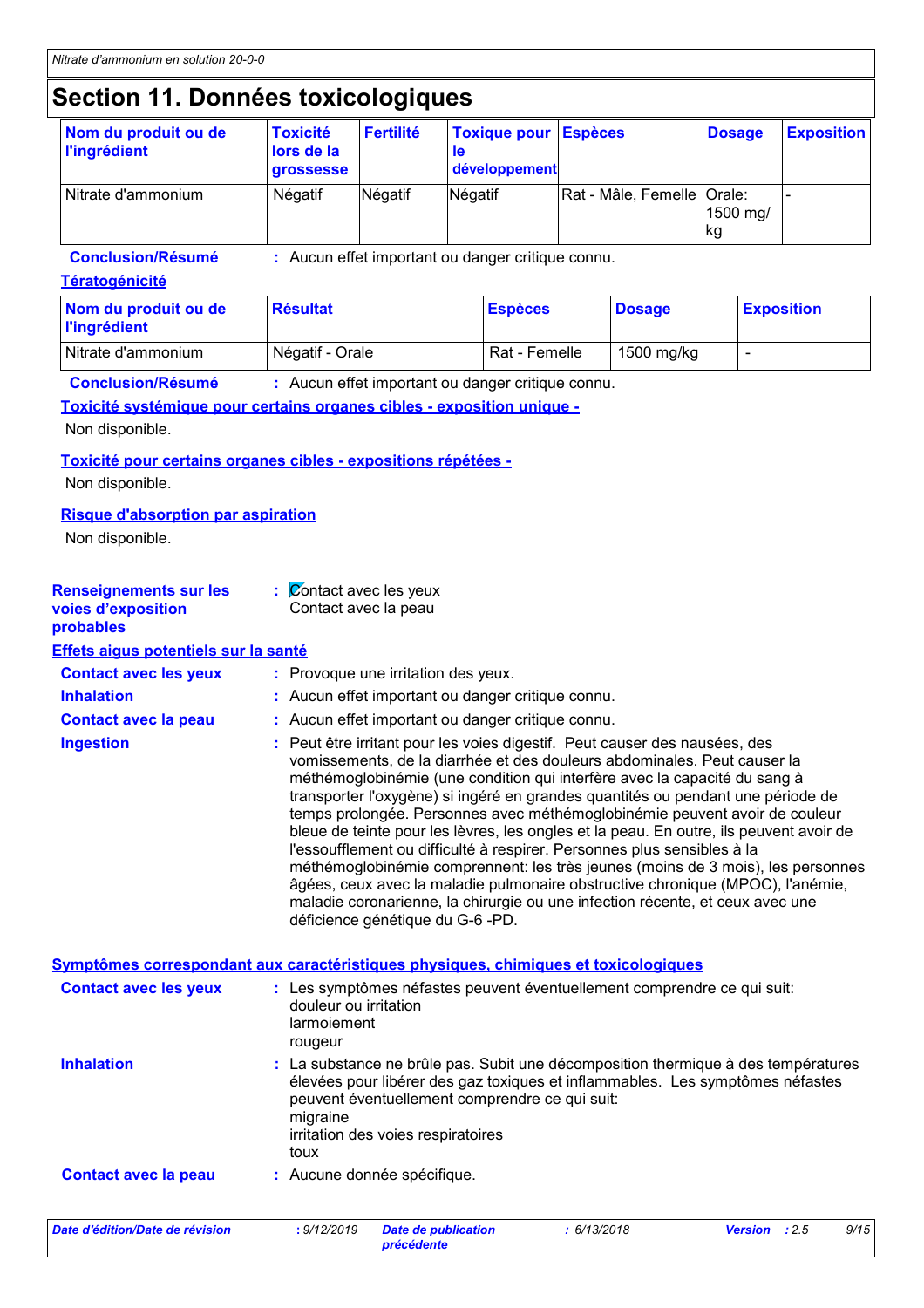# **Section 11. Données toxicologiques**

| <b>Ingestion</b> | : La surexposition par ingestion est improbable dans des conditions normales de<br>travail. Les symptômes néfastes peuvent éventuellement comprendre ce qui suit:<br>nausées ou vomissements<br>douleurs stomacales<br>diarrhée<br>Méthémoglobinémie (voir Effets aigus sur la santé) |
|------------------|---------------------------------------------------------------------------------------------------------------------------------------------------------------------------------------------------------------------------------------------------------------------------------------|
|                  |                                                                                                                                                                                                                                                                                       |

|                                           | Effets différés et immédiats ainsi que les effets chroniques causés par une exposition à court et à long terme                                                                                                                                                                                                                                                                     |
|-------------------------------------------|------------------------------------------------------------------------------------------------------------------------------------------------------------------------------------------------------------------------------------------------------------------------------------------------------------------------------------------------------------------------------------|
| <b>Exposition de courte durée</b>         |                                                                                                                                                                                                                                                                                                                                                                                    |
| <b>Effets immédiats</b><br>possibles      | : Voir ci-dessus.                                                                                                                                                                                                                                                                                                                                                                  |
| Effets différés possibles                 | : Voir ci-dessus.                                                                                                                                                                                                                                                                                                                                                                  |
| <b>Exposition de longue durée</b>         |                                                                                                                                                                                                                                                                                                                                                                                    |
| <b>Effets immédiats</b><br>possibles      | : <i>V</i> oir ci-dessus.                                                                                                                                                                                                                                                                                                                                                          |
| Effets différés possibles                 | $\mathbf{W}$ Woir dessous.                                                                                                                                                                                                                                                                                                                                                         |
| Effets chroniques potentiels sur la santé |                                                                                                                                                                                                                                                                                                                                                                                    |
| <b>Conclusion/Résumé</b>                  | : Peut interférer avec la capacité de transport d'oxygène du sang, s'il est ingéré en<br>grande quantité ou sur une période de temps prolongée. Les personnes souffrant<br>d'anémie, les maladies intestinales, ou des nourrissons, sont plus susceptibles de<br>développer des effets. Une surexposition par ingestion est improbable dans des<br>conditions normales de travail. |
| <b>Généralités</b>                        | : <i>V</i> oir ci-dessus.                                                                                                                                                                                                                                                                                                                                                          |
| Cancérogénicité                           | : Potentiel de formation de nitrosamines en cas d'ingestion. Ne pas ingérer.                                                                                                                                                                                                                                                                                                       |
| <b>Mutagénicité</b>                       | : Aucun effet important ou danger critique connu.                                                                                                                                                                                                                                                                                                                                  |
| <b>Tératogénicité</b>                     | : Aucun effet important ou danger critique connu.                                                                                                                                                                                                                                                                                                                                  |
| <b>Effets sur le</b><br>développement     | : Aucun effet important ou danger critique connu.                                                                                                                                                                                                                                                                                                                                  |
| Effets sur la fertilité                   | : Aucun effet important ou danger critique connu.                                                                                                                                                                                                                                                                                                                                  |

## **Section 12. Données écologiques**

| Nom du produit ou de<br><b>l'ingrédient</b> | <b>Résultat</b>                                                                     | <b>Espèces</b>        | <b>Exposition</b> |
|---------------------------------------------|-------------------------------------------------------------------------------------|-----------------------|-------------------|
| Nitrate d'ammonium                          | Chronique NOEC 6 à 12 mg/l Eau<br>douce                                             | Crustacés - Cladocera | 21 jours          |
|                                             | NOEC >1700 mg/l Eau de mer                                                          | <b>Algues</b>         | 10 jours          |
|                                             | Aiguë CE50 490 mg/l Eau douce                                                       | Daphnie               | 48 heures         |
|                                             | Aiguë CL50 447 mg/l Eau douce                                                       | Poisson               | 48 heures         |
| <b>Conclusion/Résumé</b>                    | Peut être nocif pour l'environnement si libéré en grandes quantités. Excessif<br>٠. |                       |                   |

ruissellement des nutriments dans un cours d'eau peut entraîner l'eutrophisation.

#### **Persistance et dégradation**

| <b>Conclusion/Résumé</b>                    | : Selon les critères de la CEE : Facilement biodégradable |                  |                    |  |  |
|---------------------------------------------|-----------------------------------------------------------|------------------|--------------------|--|--|
| Nom du produit ou de<br><b>l'ingrédient</b> | Demi-vie aquatique                                        | <b>Photolyse</b> | Biodégradabilité   |  |  |
| Nitrate d'ammonium                          |                                                           |                  | <b>IFacilement</b> |  |  |

#### **Potentiel de bioaccumulation**

| Date d'édition/Date de révision | : 9/12/2019 | <b>Date de publication</b> | 6/13/2018 | <b>Version</b> : 2.5 | 10/15 |
|---------------------------------|-------------|----------------------------|-----------|----------------------|-------|
|                                 |             | précédente                 |           |                      |       |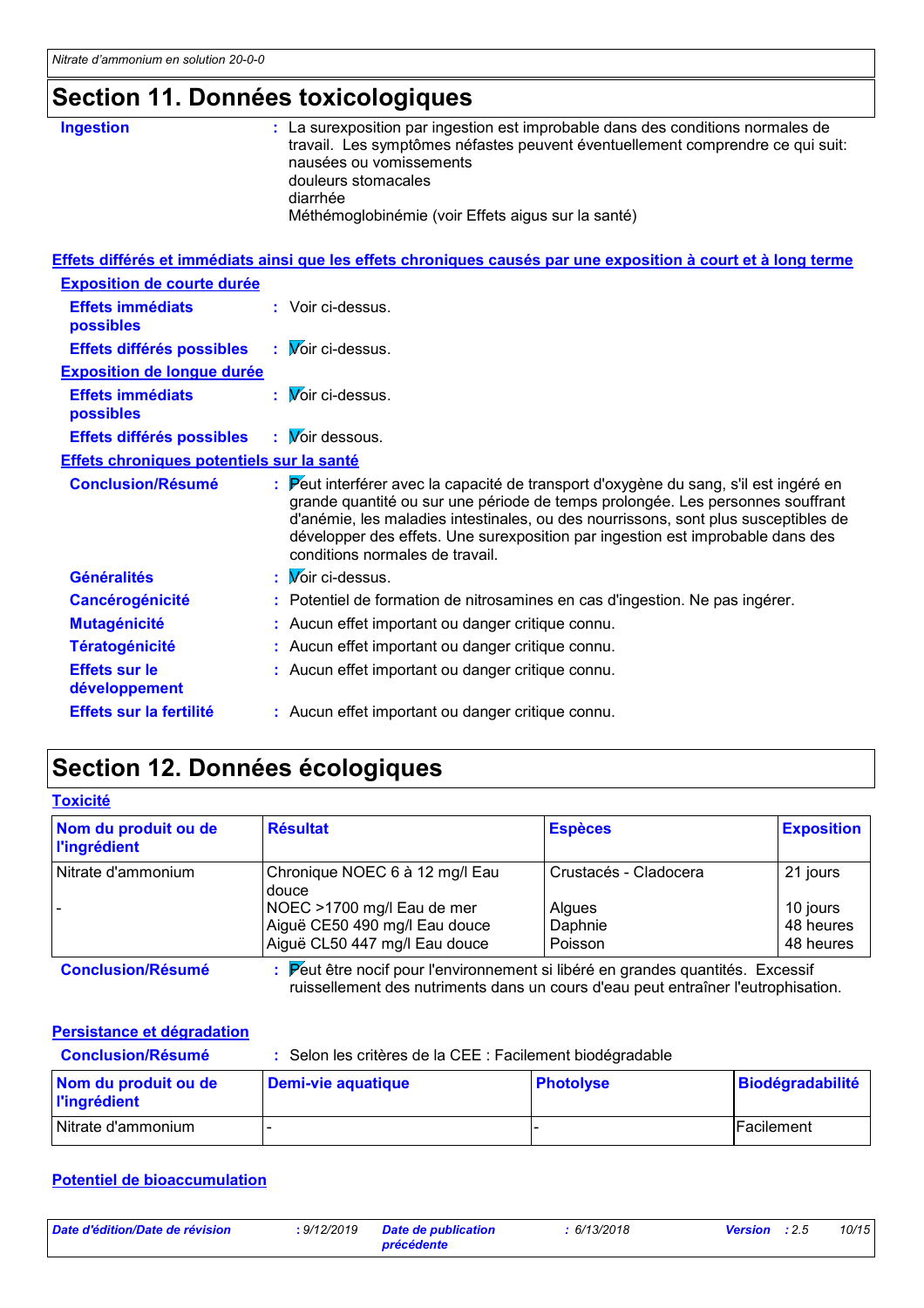## **Section 12. Données écologiques**

| Nom du produit ou de<br><b>l'ingrédient</b> | $LogP_{ow}$ | <b>BCF</b> | <b>Potentiel</b> |
|---------------------------------------------|-------------|------------|------------------|
| L'eau                                       | $-1.38$     |            | faible           |

| <b>Mobilité dans le sol</b>                                     |                                                   |
|-----------------------------------------------------------------|---------------------------------------------------|
| <b>Coefficient de répartition</b><br>sol/eau (K <sub>oc</sub> ) | : Non disponible.                                 |
| <b>Autres effets nocifs</b>                                     | : Aucun effet important ou danger critique connu. |

## **Section 13. Données sur l'élimination**

| <b>Méthodes d'élimination</b> | : Il est important de réduire au minimum, voire d'éviter la génération de déchets<br>chaque fois que possible. La mise au rebut de ce produit, des solutions et de tous<br>les co-produits doit obéir en permanence aux dispositions de la législation sur la<br>protection de l'environnement et l'élimination des déchets et demeurer conforme<br>aux exigences des pouvoirs publics locaux. Eliminer le surplus et les produits non<br>recyclables par l'intermédiaire d'une entreprise spécialisée autorisée. Ne pas<br>rejeter les déchets non traités dans les égouts, à moins que ce soit en conformité<br>avec les exigences de toutes les autorités compétentes. Il faut prendre des<br>précautions lors de la manipulation de contenants vides qui n'ont pas été nettoyés<br>ou rincés. Les conteneurs vides ou les doublures peuvent retenir des résidus de<br>produit. Évitez la dispersion des matériaux déversés, ainsi que leur écoulement et |
|-------------------------------|--------------------------------------------------------------------------------------------------------------------------------------------------------------------------------------------------------------------------------------------------------------------------------------------------------------------------------------------------------------------------------------------------------------------------------------------------------------------------------------------------------------------------------------------------------------------------------------------------------------------------------------------------------------------------------------------------------------------------------------------------------------------------------------------------------------------------------------------------------------------------------------------------------------------------------------------------------------|
|                               | tout contact avec le sol, les voies navigables, les drains et les égouts.                                                                                                                                                                                                                                                                                                                                                                                                                                                                                                                                                                                                                                                                                                                                                                                                                                                                                    |

| Section 14. Informations relatives au transport                     |                                                                                                                                        |                                      |                               |                 |                 |
|---------------------------------------------------------------------|----------------------------------------------------------------------------------------------------------------------------------------|--------------------------------------|-------------------------------|-----------------|-----------------|
|                                                                     | <b>Classification</b><br>pour le TMD                                                                                                   | <b>Classification</b><br>pour le DOT | <b>Classement</b><br>mexicain | <b>IMDG</b>     | <b>IATA</b>     |
| <b>Numéro ONU</b>                                                   | Non réglementé.                                                                                                                        | Non réglementé.                      | Non<br>réglementé.            | Non réglementé. | Non réglementé. |
| <b>Désignation</b><br>officielle de<br>transport de<br><b>I'ONU</b> |                                                                                                                                        |                                      | $\overline{\phantom{0}}$      |                 |                 |
| <b>Classe de</b><br>danger relative<br>au transport                 |                                                                                                                                        |                                      |                               |                 |                 |
| <b>Groupe</b><br>d'emballage                                        |                                                                                                                                        |                                      | $\overline{\phantom{a}}$      |                 |                 |
| <b>Dangers</b><br>environnementaux                                  | Non.                                                                                                                                   | Non.                                 | Non.                          | Non.            | Non.            |
| <b>Autres</b><br><b>informations</b>                                | Classification par<br>la révision en<br>cours, Règlement<br>sur le transport<br>des marchandises<br>dangereuses,<br>Partie 2, Sec 2.3. |                                      | $\overline{\phantom{0}}$      |                 |                 |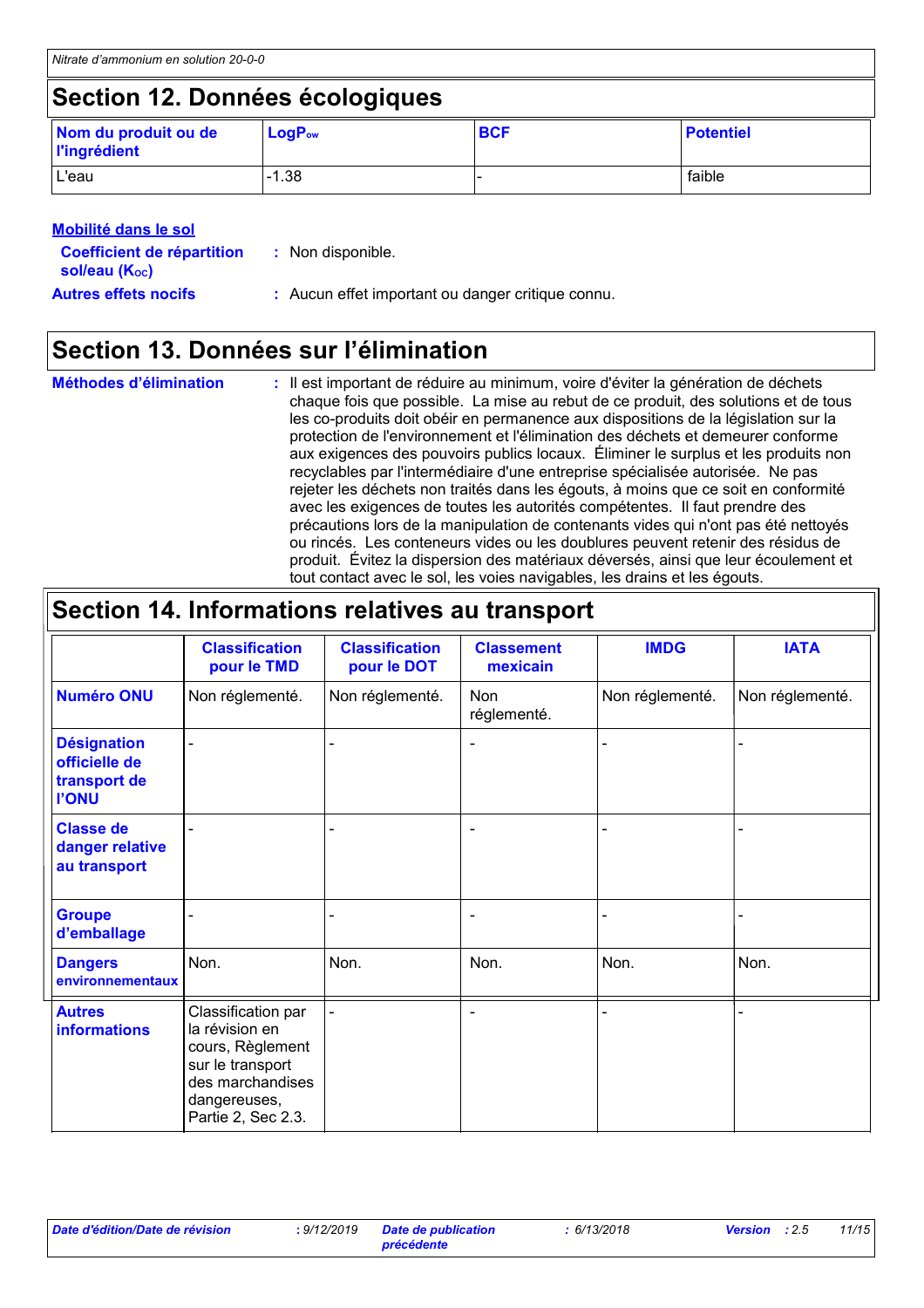**Recueil IBC**

# **Section 14. Informations relatives au transport**

| <b>Protections spéciales pour</b><br><b>l'utilisateur</b>                                     | Transport avec les utilisateurs locaux : toujours transporter dans des<br>conditionnements qui sont corrects et sécurisés. S'assurer que les personnes<br>transportant le produit connaissent les mesures à prendre en cas d'accident ou de<br>déversement accidentel. |
|-----------------------------------------------------------------------------------------------|------------------------------------------------------------------------------------------------------------------------------------------------------------------------------------------------------------------------------------------------------------------------|
| <b>Transport en vrac aux</b><br>termes de l'annexe II de la<br><b>Convention MARPOL et du</b> | : Non disponible.                                                                                                                                                                                                                                                      |

### **Section 15. Informations sur la réglementation**

| <b>Listes canadiennes</b>                                                                                       |                                                                                                                                                                                                          |
|-----------------------------------------------------------------------------------------------------------------|----------------------------------------------------------------------------------------------------------------------------------------------------------------------------------------------------------|
| <b>INRP canadien</b>                                                                                            | : Les composants suivants sont répertoriés: Le total d'ammoniac (NH3 — numéro du<br>CAS 7664-41-7) et de l'ion ammonium (NH4+ — numéro du CAS 14798-03-9) en<br>solution, exprimé sous forme d'ammoniac. |
| <b>Substances toxiques au</b><br>sens de la LCPE (Loi<br>canadienne sur la<br>protection de<br>l'environnement) | : Aucun des composants n'est répertorié.                                                                                                                                                                 |
| <b>Inventaire du Canada</b>                                                                                     | : Tous les composants sont répertoriés ou exclus.                                                                                                                                                        |
| <b>Réglementations Internationales</b>                                                                          |                                                                                                                                                                                                          |
| Non inscrit.                                                                                                    | Liste des substances chimiques des tableaux I, II et III de la Convention sur les armes chimiques                                                                                                        |
| Protocole de Montréal (Annexes A, B, C, E)<br>Non inscrit.                                                      |                                                                                                                                                                                                          |
| Non inscrit.                                                                                                    | Convention de Stockholm relative aux polluants organiques persistants                                                                                                                                    |
| Non inscrit.                                                                                                    | Convention de Rotterdam sur le consentement préalable donné en connaissance de cause (PIC)                                                                                                               |
|                                                                                                                 | Protocole d'Aarhus de la CEE-ONU relatif aux POP et aux métaux lourds                                                                                                                                    |
| Non inscrit.                                                                                                    |                                                                                                                                                                                                          |
| <b>Liste des stocks</b>                                                                                         |                                                                                                                                                                                                          |
| <b>Australie</b>                                                                                                | : Tous les composants sont répertoriés ou exclus.                                                                                                                                                        |
| <b>Chine</b>                                                                                                    | : Tous les composants sont répertoriés ou exclus.                                                                                                                                                        |
| <b>Europe</b>                                                                                                   | : Tous les composants sont répertoriés ou exclus.                                                                                                                                                        |
| <b>Japon</b>                                                                                                    | : Tous les composants sont répertoriés ou exclus.                                                                                                                                                        |
| <b>Malaisie</b>                                                                                                 | Indéterminé.                                                                                                                                                                                             |
| Nouvelle-Zélande                                                                                                | : Tous les composants sont répertoriés ou exclus.                                                                                                                                                        |
| <b>Philippines</b>                                                                                              | : Tous les composants sont répertoriés ou exclus.                                                                                                                                                        |
| République de Corée                                                                                             | Tous les composants sont répertoriés ou exclus.                                                                                                                                                          |
| <b>Taïwan</b>                                                                                                   | Tous les composants sont répertoriés ou exclus.                                                                                                                                                          |
| <b>Turquie</b>                                                                                                  | Indéterminé.                                                                                                                                                                                             |
|                                                                                                                 | Réglementations Etats-Unis : TSCA 8(a) CDR Exemption / Exemption partielle: Indéterminé<br>TSCA 8(b) Inventaire actif:<br><b>Fous les composants sont répertoriés ou exclus.</b>                         |
| <b>Clean Air Act Section 112</b><br>(b) Hazardous Air<br><b>Pollutants (HAPs)</b>                               | Non inscrit                                                                                                                                                                                              |
| Date d'édition/Date de révision                                                                                 | : 9/12/2019<br><b>Date de publication</b><br>: 6/13/2018<br>12/15<br>Version : 2.5<br>précédente                                                                                                         |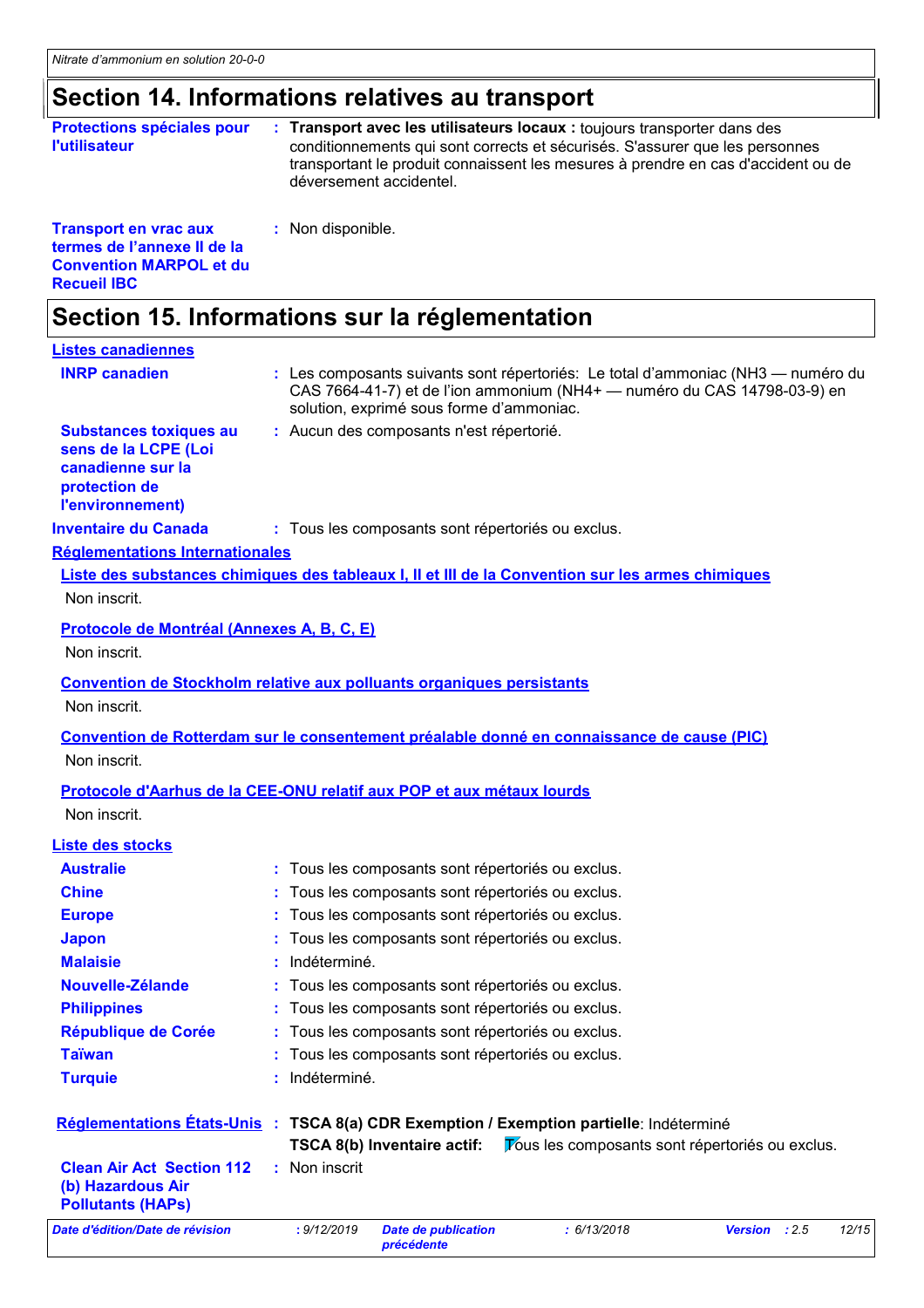## **Section 15. Informations sur la réglementation**

| <b>Clean Air Act Section 602</b><br>: Non inscrit<br>: Non inscrit<br>: Non inscrit<br>$:$ Non inscrit<br><b>SARA 302/304 Composition/information sur les ingrédients</b><br>I<br>: Risque immédiat (aigu) pour la santé<br><b>Composition/information sur les ingrédients</b> |                                                                |  |
|--------------------------------------------------------------------------------------------------------------------------------------------------------------------------------------------------------------------------------------------------------------------------------|----------------------------------------------------------------|--|
|                                                                                                                                                                                                                                                                                | <b>Class I Substances</b>                                      |  |
|                                                                                                                                                                                                                                                                                | <b>Clean Air Act Section 602</b><br><b>Class II Substances</b> |  |
|                                                                                                                                                                                                                                                                                | <b>DEA List I Chemicals</b><br>(Precursor Chemicals)           |  |
|                                                                                                                                                                                                                                                                                | <b>DEA List II Chemicals</b><br>(Essential Chemicals)          |  |
|                                                                                                                                                                                                                                                                                |                                                                |  |
|                                                                                                                                                                                                                                                                                | <b>SARA 304 RQ</b>                                             |  |
|                                                                                                                                                                                                                                                                                | <b>SARA 311/312</b>                                            |  |
|                                                                                                                                                                                                                                                                                | <b>Classification</b>                                          |  |
|                                                                                                                                                                                                                                                                                |                                                                |  |

| <b>Nom</b>         | $\frac{9}{6}$ | <b>Risques</b> | Décompression Réactif<br>d'incendie soudaine |      | <b>Risque</b><br>immédiat<br>(aigu) pour<br>la santé | <b>Danger</b><br>d'intoxication<br><b>différée</b><br>(chronique). |
|--------------------|---------------|----------------|----------------------------------------------|------|------------------------------------------------------|--------------------------------------------------------------------|
| Nitrate d'ammonium | 57            | Non.           | Non.                                         | Non. | Oui.                                                 | Non.                                                               |

#### **SARA 313**

|                                                       | Nom du produit     | Numéro CAS | $\frac{9}{6}$ |
|-------------------------------------------------------|--------------------|------------|---------------|
| <b>Feuille R - Exigences en</b><br>matière de rapport | Nitrate d'ammonium | 6484-52-2  | -57           |
| <b>Avis du fournisseur</b>                            | Nitrate d'ammonium | 6484-52-2  | -57           |

Il est impératif que les avis SARA 313 ne soient pas détachés de la FDS, et que les copie et redistribution de la FDS incluent les copie et redistribution des avis joints aux copies de la FDS redistribuée par la suite.

#### **Réglementations d'État**

| <b>Massachusetts</b>       | : Les composants suivants sont répertoriés: Nitrate d'ammonium                                                                                                                                                                                                                                                                                |  |  |
|----------------------------|-----------------------------------------------------------------------------------------------------------------------------------------------------------------------------------------------------------------------------------------------------------------------------------------------------------------------------------------------|--|--|
| <b>New York</b>            | : Aucun des composants n'est répertorié.                                                                                                                                                                                                                                                                                                      |  |  |
| <b>New Jersey</b>          | : Les composants suivants sont répertoriés: Nitrate d'ammonium; Acide nitrique sel<br>d'ammonium.                                                                                                                                                                                                                                             |  |  |
| <b>Pennsylvanie</b>        | : Les composants suivants sont répertoriés: Acide nitrique sel d'ammonium.                                                                                                                                                                                                                                                                    |  |  |
| <b>Californie prop. 65</b> | Ce produit, tel que fabriqué, ne contient AUCUNE substance à des<br>concentrations connues dans l'état de Californie pour provoquer le cancer, des<br>anomalies congénitales ou d'autres problèmes de reproduction. Nutrien ne peut<br>garantir la conformité ultérieure de tout produit une fois que ce dernier n'est plus<br>sous sa garde. |  |  |

## **Section 16. Autres informations**

| <b>Historique</b>                  |             |
|------------------------------------|-------------|
| Date d'édition/Date de<br>révision | : 9/12/2019 |
| Date de publication<br>précédente  | : 6/13/2018 |
| <b>Version</b>                     | : 2.5       |

**Indique quels renseignements ont été modifiés depuis la version précédente.**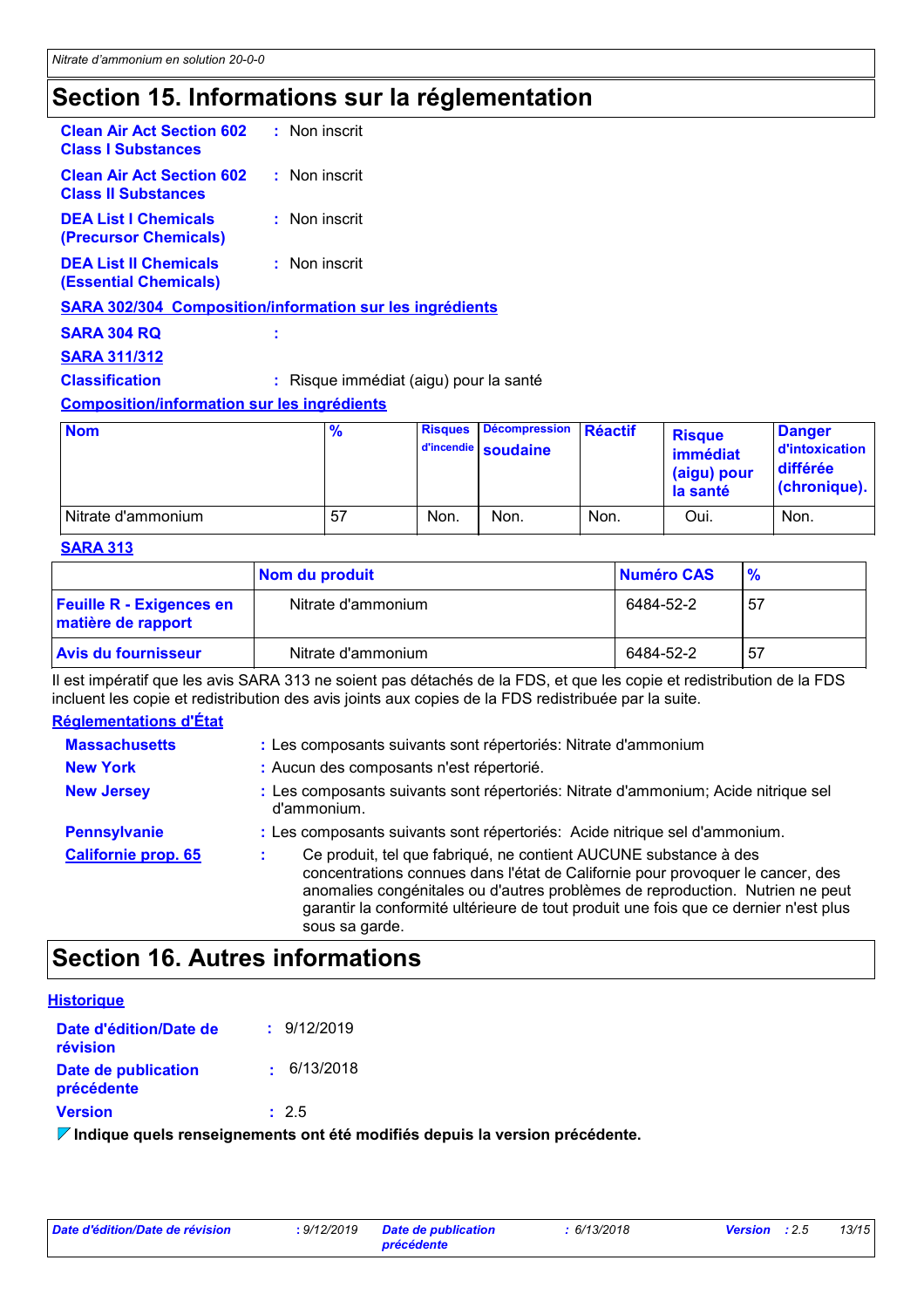## **Section 16. Autres informations**

| Légende des abréviations | $\therefore$ ETA = Estimation de la toxicité aiguë                                               |
|--------------------------|--------------------------------------------------------------------------------------------------|
|                          | FBC = Facteur de bioconcentration                                                                |
|                          | SGH = Système Général Harmonisé de classification et d'étiquetage des produits                   |
|                          | chimiques                                                                                        |
|                          | IATA = Association international du transport aérien                                             |
|                          | CVI = conteneurs en vrac intermédiaires                                                          |
|                          | code IMDG = code maritime international des marchandises dangereuses                             |
|                          | LogKoe = coefficient de partage octanol/eau                                                      |
|                          | MARPOL = Convention internationale pour la prévention de la pollution par les                    |
|                          | navires de 1973, telle que modifiée par le Protocole de 1978. ("MARPOL" = pollution<br>maritime) |
|                          | NU = Nations Unies                                                                               |
|                          | RPD = Règlement sur les produits dangereux                                                       |

#### **Procédure utilisée pour préparer la classification**

| <b>Classification</b><br>IRRITATION OCULAIRE - Catégorie 2B |                                                                                                                                                                                                                                                                                                                                                                                                           | <b>Justification</b>                                                                                                                                                                                                                                                                                                                                                                                                                                                                                                                                                                                                                                                                                                                                                                                                                                                                                                                                                                                                                                                                                                                                                                                                                                                                                                                                                                                                                                                                                                                                                                                                                                                                                                                                                                                                                                                                                                                                                                                                                                                                                                                                                                                                                                                                                                                                                                                                                                                                                                                |                        |
|-------------------------------------------------------------|-----------------------------------------------------------------------------------------------------------------------------------------------------------------------------------------------------------------------------------------------------------------------------------------------------------------------------------------------------------------------------------------------------------|-------------------------------------------------------------------------------------------------------------------------------------------------------------------------------------------------------------------------------------------------------------------------------------------------------------------------------------------------------------------------------------------------------------------------------------------------------------------------------------------------------------------------------------------------------------------------------------------------------------------------------------------------------------------------------------------------------------------------------------------------------------------------------------------------------------------------------------------------------------------------------------------------------------------------------------------------------------------------------------------------------------------------------------------------------------------------------------------------------------------------------------------------------------------------------------------------------------------------------------------------------------------------------------------------------------------------------------------------------------------------------------------------------------------------------------------------------------------------------------------------------------------------------------------------------------------------------------------------------------------------------------------------------------------------------------------------------------------------------------------------------------------------------------------------------------------------------------------------------------------------------------------------------------------------------------------------------------------------------------------------------------------------------------------------------------------------------------------------------------------------------------------------------------------------------------------------------------------------------------------------------------------------------------------------------------------------------------------------------------------------------------------------------------------------------------------------------------------------------------------------------------------------------------|------------------------|
|                                                             |                                                                                                                                                                                                                                                                                                                                                                                                           | Force probante                                                                                                                                                                                                                                                                                                                                                                                                                                                                                                                                                                                                                                                                                                                                                                                                                                                                                                                                                                                                                                                                                                                                                                                                                                                                                                                                                                                                                                                                                                                                                                                                                                                                                                                                                                                                                                                                                                                                                                                                                                                                                                                                                                                                                                                                                                                                                                                                                                                                                                                      |                        |
| <b>Références</b><br>Date d'édition/Date de révision        | la préparation du F.S., Santé Canada;<br>Environnement Canada;<br>Département des Transport des États Unis;<br>chimiques dangereux en milieu de travail;<br>préparation du F.S.;<br>la moment de la préparation du F.S;<br>la moment de la préparation du F.S.;<br>ingénieurs de corrosion;<br>du Mexique<br>Maryland<br>Washington, DC<br>Cincinnati, Ohio;<br>: 9/12/2019<br><b>Date de publication</b> | : Règlement sur le transport des marchandises dangereuses, édition courante au<br>moment de la préparation du F.S., Transports Canada;<br>Loi sur les produits dangereux et du Règlement, la révision courante au moment de<br>Loi canadienne sur la protection de l'environnement (1999) et du Règlement sur les<br>renseignements concernant les substances nouvelles, La Liste Intérieure des<br>Substances, la révision courante au moment de la préparation du F.S.,<br>29 CFR Part 1910, la révision courante au moment de la préparation du F.S.,<br>Administration de la Sécurité et de la Santé au Travail;<br>40 CFR Parties 1 à 799, la révision courante au moment de la préparation du F.S.,<br>Agence de Protection de l'Environnement des États Unis;<br>49 CFR Parties 1 à 199, la révision courante au moment de la préparation du F.S.,<br>Norme officielle mexicaine NOM-018-STPS-2015, Système harmonisé pour<br>l'identification et la communication des dangers et des risques par des produits<br>Norme officielle mexicaine NOM-010-STPS-2014, Agents chimiques contaminants<br>du milieu de travail - Reconnaissance, évaluation et contrôle<br>Norme officielle mexicaine NOM-002-SCT / 2011 Norme Officielle Mexicaine, Liste<br>des plus couramment transportés substances et matières dangereuses;<br>Des valeurs limites d'exposition (TLV) de la Conférence américaine des hygiénistes<br>industriels gouvernementaux (ACGIH), édition courante à la moment de la<br>NFPA 400, Association nationale de protection contre l'incendie, édition courante à<br>NFPA 704, Association nationale de protection contre l'incendie, édition courante à<br>Enquête données corrosion, sixième édition, 1985, Association nationale des<br>ERG 2016, Guide des Mesures D'urgence, Département des Transport des États<br>Unis, Transport Canada, et le Secrétariat des Transports et des Communications<br>Banque de données sur les Substances Dangereuses, la révision courante au<br>moment de la préparation du F.S, Bibliothèque nationale de médecine, Bethesda,<br>Système Intégré d'Information sur les Risques, la révision courante au moment de<br>la préparation du F.S, Agence de Protection de l'Environnement des États Unis,<br>Guide de Poche de Dangers des Produits Chimiques, la révision courante au<br>moment de la preparation du F.S., Institut National pour la Sécurité et la Santé,<br>Banque de données, l'Agence pour les substances toxiques et les maladies, la<br>: 6/13/2018 | Version : 2.5<br>14/15 |
|                                                             | précédente                                                                                                                                                                                                                                                                                                                                                                                                |                                                                                                                                                                                                                                                                                                                                                                                                                                                                                                                                                                                                                                                                                                                                                                                                                                                                                                                                                                                                                                                                                                                                                                                                                                                                                                                                                                                                                                                                                                                                                                                                                                                                                                                                                                                                                                                                                                                                                                                                                                                                                                                                                                                                                                                                                                                                                                                                                                                                                                                                     |                        |